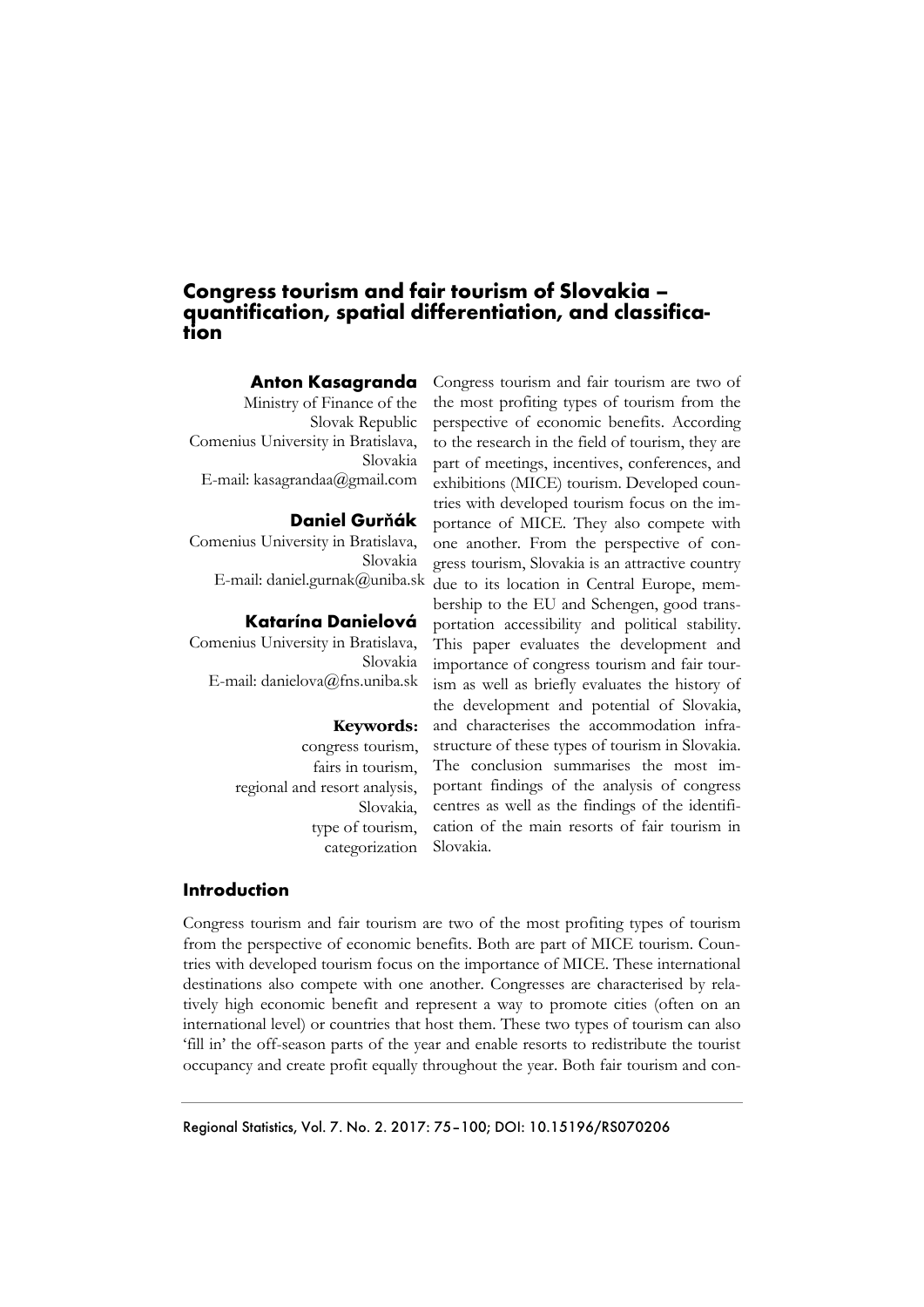gress tourism are economically oriented types of tourism that are bound to the existence of suitable conditions (material and technical basis) for their realisation. It is not only typical of the facilities such as exhibitions or congress resorts, but also their accompanying infrastructure or services, such as transportation system and accommodation (Vystoupil et al. 2006).

Slovakia is attractive for the needs of these types of tourism due to its location in Central Europe, membership to the EU and Schengen, good transportation accessibility, and political stability. Many of the resorts have additional services available, such as wellness and spa facilities, attractive regional products (cuisine, folklore, etc.), and attractive cultural and architectural sites (United Nations Educational, Scientific and Cultural Organisation [UNESCO] sites). These types of tourism are demanding material and personnel capacities, and the resorts need to have specific infrastructure.

This paper presents a brief overview of congress tourism and fair tourism, and evaluates their development and importance as well as briefly evaluates the development, potential of Slovakia and characterises the accommodation infrastructure of these types of tourism in Slovakia. The conclusion summarises the most important findings of the typing of congress resorts as well as the findings of the identification of the main resorts of congress tourism and fair tourism in Slovakia. Resorts are compared on a regional level and spatially differentiated on the level of resorts.

# **Theoretical basis and literature review**

The concept of MICE tourism is widely used within the field of tourism. MICE tourism is considered the fastest growing sector of tourism of the recent past (Dwyer–Forsyth 1997, Mistilis–Dwyer 1999, 2000, Sangpikul–Kim 2009). Matlovičová et al. (2015) understand this concept as business trips during which a traveller uses tourist services. Some authors consider MICE to be a part of event tourism, business tourism, or business events (Getz 2008, Getz–Page 2016, Rogerson 2005 in Caber et al. 2017). Business tourism, where the trip is undertaken for business and not for leisure purposes, is a major segment of the tourism market and is vitally important to the economies of many countries worldwide (Mair 2010). Davidson (1994) in Swarbrooke–Horner (2001) considers business tourism concerned with people travelling for purposes that are related to their work. This paper analyses only part of business tourism, specifically congress tourism and fair tourism.

Congress tourism is a part of tourism focused on 'exchange of expert and scientific knowledge and experience combined with travelling of people within the congress locality' (Orieška 2001). Pekez-Pavliško et al. (2016) point out that this type of tourism is also labelled as a type of convention tourism (Yoo 2005) or convention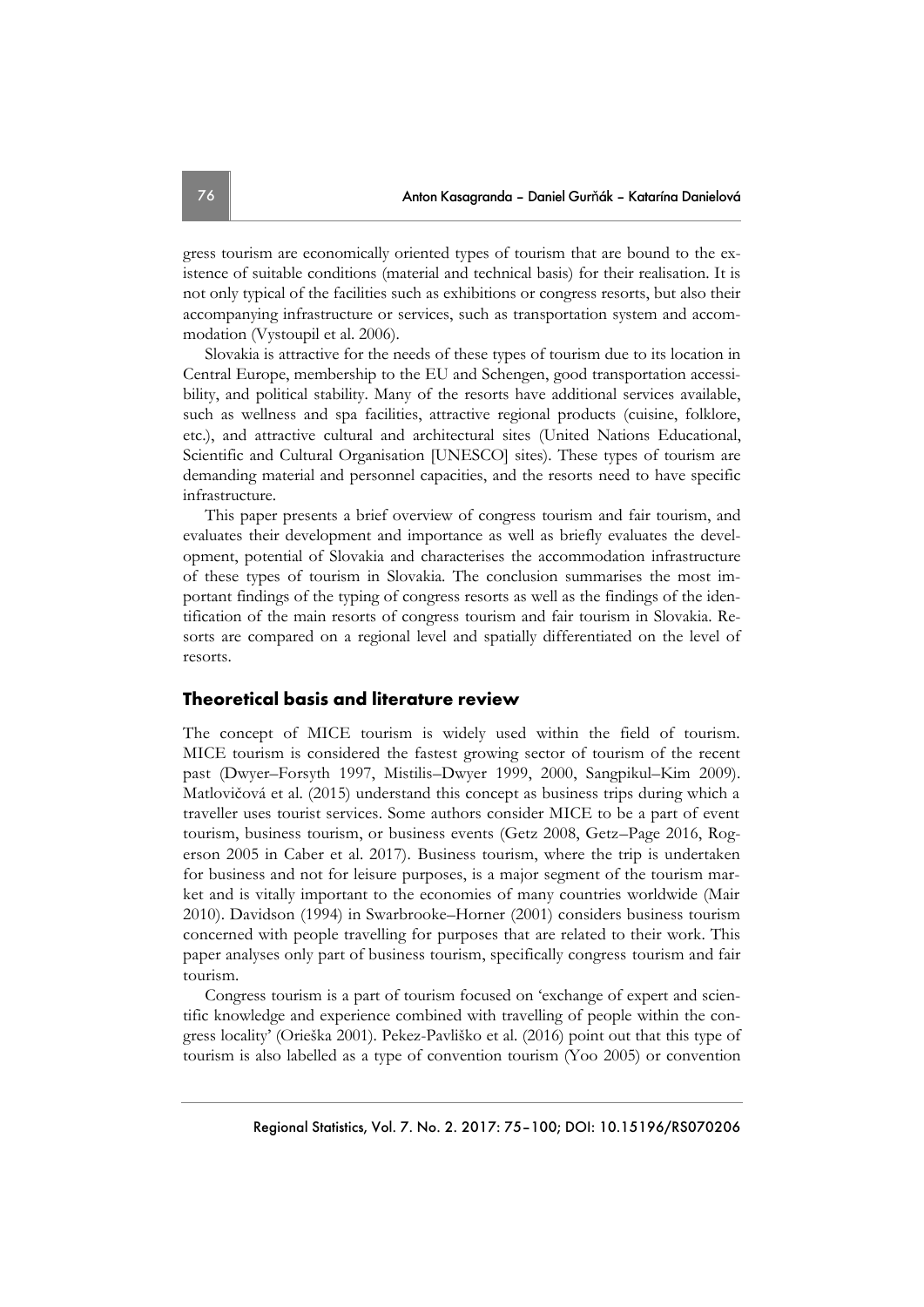and meetings tourism. It experienced tremendous growth during the past decade, and today, it is truly global in nature (Yoo–Weber 2005, Yoo 2005). According to Spiller (2014), foundations for the modern convention industry or convention tourism were laid only in the past two centuries, particularly in the United States and in Europe. During the late 19<sup>th</sup> and early 20<sup>th</sup> centuries, industrialisation spread throughout the United States as well as in Western Europe. With the growth of industry and commerce, the need for meetings between businesspersons and entrepreneurs has been materialised. Scientific and technological revolution, development of education and information technology had strong influences on the development of congress tourism in the 20<sup>th</sup> century. The positive influence is mutual as stated by Dwyer–Forsyth (1997) that meetings and conventions are a source of continuing education and training and are a forum for developing and maintaining professional contacts. Conferences draw together leading national and international specialists and practitioners in their fields, including world leaders in science, medicine, and business, strengthening a nation's internal capabilities in each profession (Dwyer– Forsyth 1997).

According to Spiller (2014), congress tourism is one of the most buoyant sectors of the tourism industry. Attendees of congresses are demanding guests with high purchasing power; therefore, they need the provision of all necessary conditions for quality work, but also for quality leisure time (Gregoric et al. 2016). A significant benefit of congress tourism is its time of organisation of the events. The season does not play an important role. It is popular among accommodation service providers as it successfully fills hotel capacities during the off-season. It is generally held in spring or autumn seasons when hotel facilities need to fill in their free rooms (Kasagranda 2015, Matušiková–Plavčanová 2014, Šušić–Mojić 2014).

Events in congress tourism can vary in size. Carey (1999) and Rogers (2003) explain that a congress is a regular meeting of a large scale, the coming together of large groups of attendees, where they discuss a particular issue over the course of several days. Conferences are also intended for discussions, exchange of experience, and problem solving, but generally on a smaller scale than congresses (Rogers 2008). Colloquiums and seminars are even shorter in time and smaller in scale. These events are appealing to professionals owing to the ability to present and discuss topics in a smaller circle of people.

The development of congress tourism requires a quality congress-tourism offer, which will satisfy the needs of the attendees and organisers of the congress. The quality of the congress or conference is dependent on many factors, many of which are the quality of the organisation of the event and the quality of the facility hosting the event. Congress tourism as a part of MICE tourism is a multifaceted industry. Its activities require, to a varying extent, many different players (Mistilis– Dwyer 2000): transport (international and domestic), accommodation, provision of pre- and post-conference tour opportunities, specific venues-purpose built centres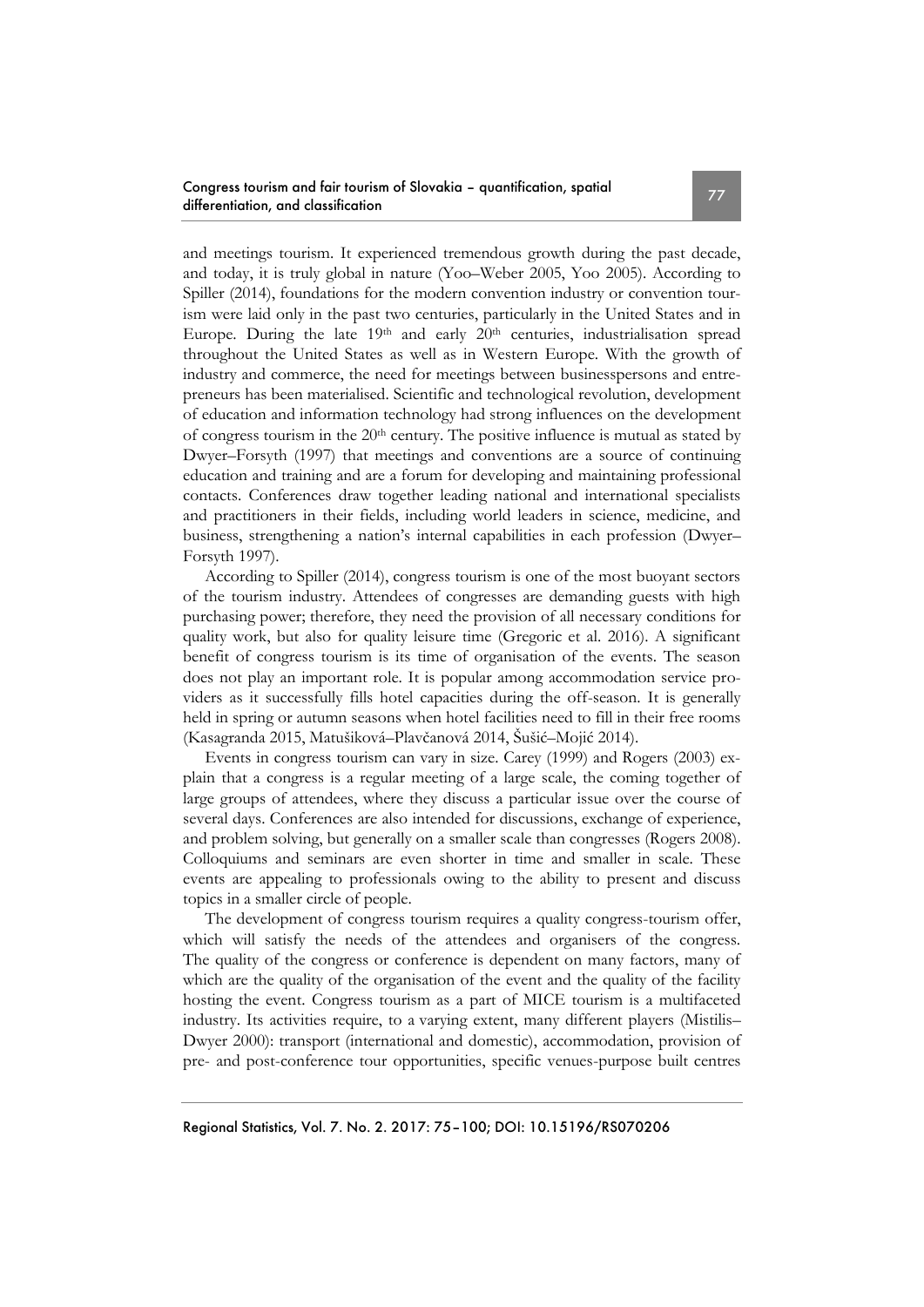and hotels, services of professional conference and exhibition organisers, catering services, social programs for delegates and attendees, specialised technical support such as audio-visual services, and exhibition facilities for products.

Kuo et al. (2010) evaluated the satisfaction of the attendees of congress tourism at international congresses in Taiwan. The authors point out that the satisfaction of the attendees is dependent on a wide range of segments, such as hotel lodging, transportation, restaurants, tours, sightseeing, and entertainment. According to the authors, hotel services are critical to the success of the conference industry. The first contact or impression of international conference attendees is the one they have with hotel services, and this directly affects their satisfaction with international conferences. It is not only about the quality of the accommodation, but also about helpfulness, flexibility, awareness of the personnel, language and organisational capabilities as well as the ability to solve unexpected problems and satisfy special requests of the attendees of the events. Wei and Huang (2013) highlight that the planners of international conferences are advised to consider the conference-specific demands of the attendees when developing food service schemes. On such occasions, food is largely provided in the form of buffets that feature flexible options to feed a diverse body of attendees. Congress resorts are beginning to explore more options for attractive food display as food-conscious conference attendees are now demanding more than a quick bite (Wei–Huang 2013). The attendees of the conferences appreciate local products (cuisines as well as souvenirs).

One of the essential elements is the technical equipment of the accommodation facilities for the purpose of congress tourism. These facilities need to have sufficient number of larger and smaller conference rooms equipped with necessary audiovisual equipment as well as Internet connections (Schlentrich 2008). Information technologies have started to be an important precondition for the localisation of congress tourism. Mistilis and Dwyer suggested in 2000 that the rapid growth of MICE tourism, combined with increasing competition, makes information technology an imperative tool for marketing, distribution, promotion, and coordination.

Owing to the importance of this type of tourism, we can state that congress tourism helps the hotel industry to survive and it supports regional conditions. Congress tourism can constitute an important factor in developing the image of a place, region, or country where congress events take place, as both private and public entities are interested in the development of congress tourism (Orieška 2007). Regions have good odds in becoming more visible when choosing the appropriate social program with the usage of local products and local atmosphere. Few examples of these programs are thematic excursions in nature or around the place of the event, trips to the local employers, tasting of local products, offer of local handmade products, and shows of local bands (preferably folk bands). Even negative phenomena that are present in the location of the congress can attract attention of the attendees of these events.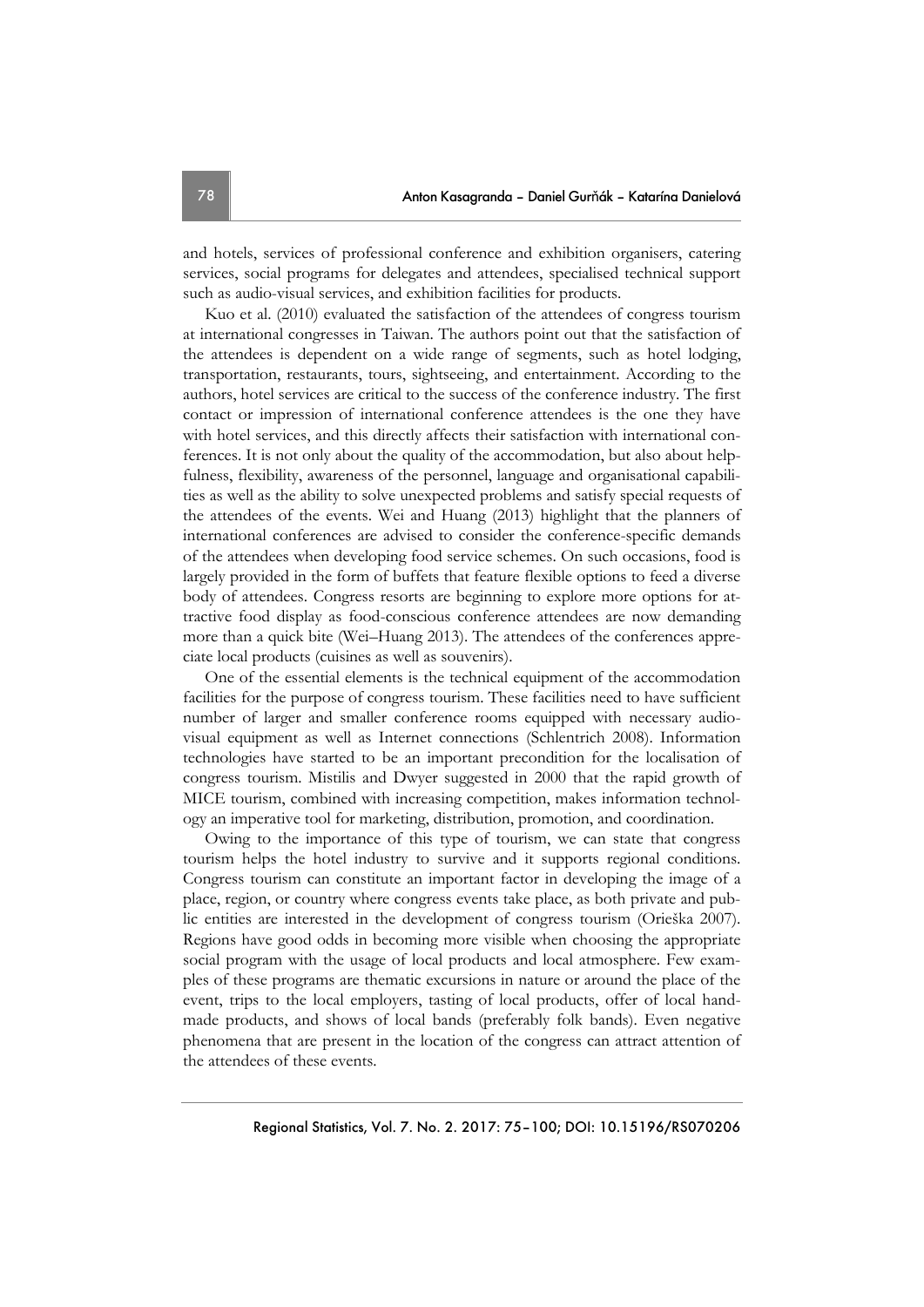The other parts of MICE tourism are fairs and exhibitions. According to Mydlová and Tolmáči (2013), fairs and exhibitions belong to the oldest communication tools that have been present since the time of ancient Rome to the present era of multimedia society. Similarly, Davidson (1994) in Swarbrooke–Horner (2001) states that a visit to these events is one of the oldest forms of tourism; men have travelled for this purpose of trade since the early times. The higher necessity to organise exhibitions emerged from the beginning of the industrial revolution. The first industrial exhibitions (both expert and for the public) took place from the middle of the 18th century. The first exhibition in continental Europe titled Waarenkabinet (display of goods) took place in Prague in 1791. The exhibition took place in the honour of the coronation of Leopold II. The organisation of these events soon started to occur on almost an annual basis in Paris and soon after in other cities and countries of Europe at the turn of the 18<sup>th</sup> and 19<sup>th</sup> centuries.

The development of exhibitions is inextricably coupled with the development of the economic fields that exhibitions serve as trade, information exchange, and network platforms (Jin et al. 2010). The praxis supports the significance of fairs and exhibitions, even in the 21st century and in the time of globalisation. A new type of industry ('fair industry' or 'exhibition industry' or within tourism as 'fair tourism' or 'exhibition tourism') grows around this complex medium and creates a global network of organisations and associations that control the direction of the industry. The growth of the industry was manifested in the rise of the numbers of fairs and exhibitions (UFI 2017). Global Association of the Exhibition Industry (UFI) was founded in Milan, Italy in 1925 by 20 leading European international trade fairs. UFI had 211 members (exhibition centres) in 2000, 540 members in 2010, 675 members in 2015, and 668 members in 2017 (until May). The association was present in 272 cities in 83 countries until May 2017. The attendees of the exhibitions have similar needs to the attendees of congresses, such as higher standards of services, sufficient knowledge, and need of a professional approach. According to Gúčik (2001, 2010), Plesník (1999), Novacká et al. (1999), and Krogmann (2002, 1999a, 1999b), they are clients with higher average expenditure in tourism.

The economic impact of congress or fair tourism is highly significant owing to the low economic and foreign exchange pressure on the industry (Grado et al. 1997). According to Bradley et al. (2002), tourists of meeting events are major users of the entertainment and accommodation facilities of the locations they visit. Congress and fair tourists spend more money on an average than leisure tourists do. The same authors emphasise that the potential for direct and indirect job creation associated with meetings tourism has been recognised as high. The importance and growth of congress tourism and fair tourism, which are reflected by the construction of centres and buildings for conferences and conventions, are not only witnessed in the major cities of the world, but are also increasing in secondary and tertiary tourist cities and locations (Oppermann 1996 in Martín et al. 2017).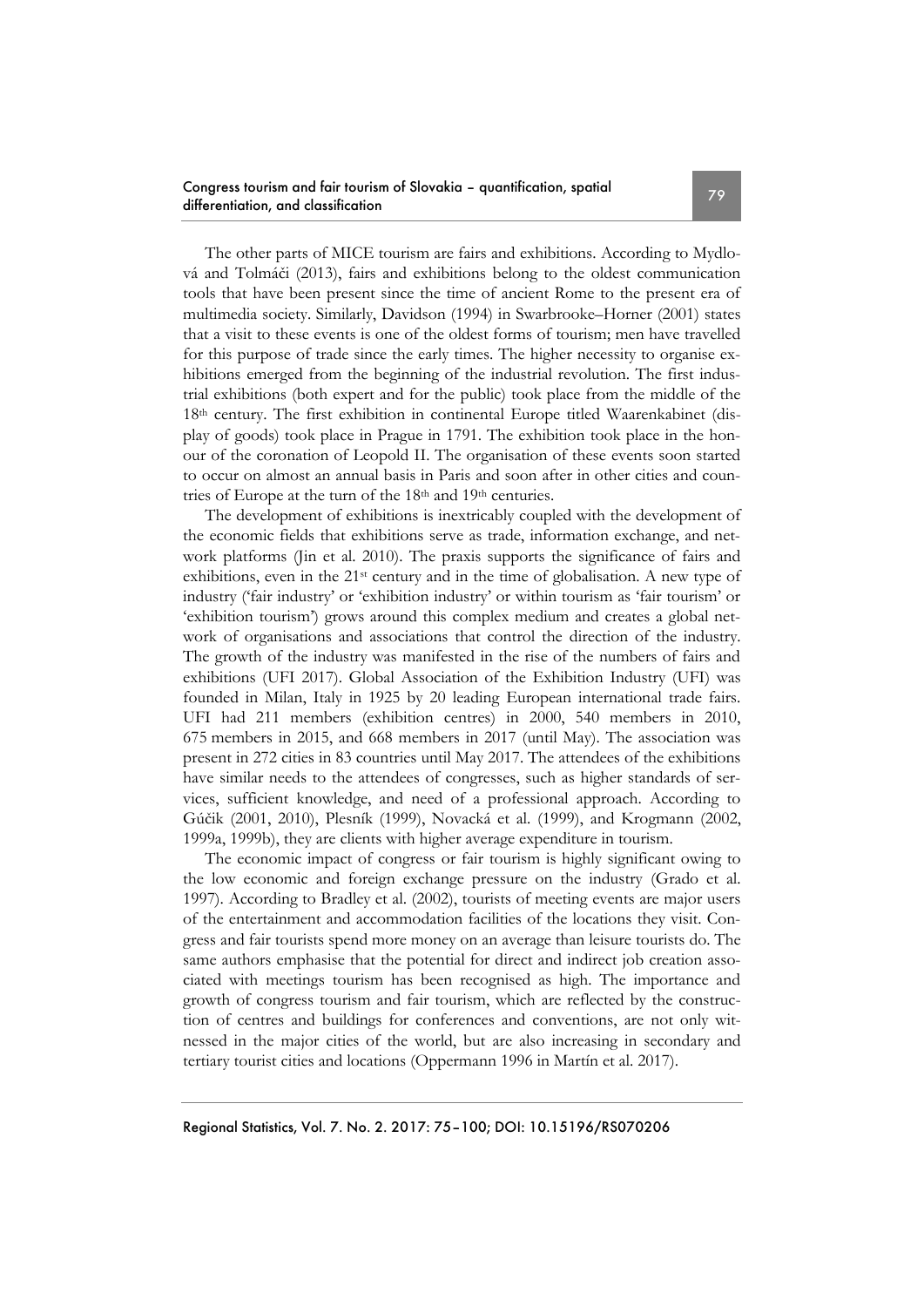There are several definitions for congress tourism. Orieška (2004) defines it as a type of tourism that is only very occasionally the result of a decision of an individual attendee. The motive of the attendee is mainly driven by his/her work necessities. Zelenka–Pásková (2012) and Malá (2002) consider congress tourism to be a form that is executed based on the visitors' motive. This motive can be primarily related to work and other activities, where leisure and regeneration are often only an additional service (sometimes entirely absent). Congress tourism is focused primarily on the exchange of expert, scientific, and other experiences.

Owing to the ongoing debate about inclusion of major forms or types of tourism into specific categories, authors of this article decided to identify it as a type of tourism according to Kasagranda (2016), Šauer et al. (2015), and Lew et al. (2011). This type of tourism is a wider concept that includes both types (the determining criterion is the course of the event) and forms (the determining criterion is the course of the motivation) of tourism. The authors consider congress tourism and fair tourism to be a type of tourism.

The term 'tourist resort' is another problematic term owing to its problematic spatial delimitation in geographical literature/research of tourism. Many authors discussed this problematic delimitation (Holešinská 2012, Kasagranda et al. 2016, Mariot 2001, Šíp 2005, Vystoupil et al. 2016, etc.). The authors of this article understand the term tourist resort as an administrative unit (commune/city) with tourist attractions, sufficient tourist infrastructure, and with accommodation facility with a specific bed capacity.

# **Methodology**

The authors base their characteristics of congress tourism on research of some Slovak and Czech authors (Čuka–Šenková 2012, Krogmann 1999a, 1999b, Malá 2002, Orieška 2001, 2004, Vincze 2015, Vystoupil et al. 2006, 2011, and Zelenka–Pásková 2012). These authors address congress tourism as one of the essential components of tourism. There are many aspects that are absent in the geographic research of tourism, such as the spatial quantification of data and its identification (within the structure of Slovak tourism, differentiation on regional level or level of individual resorts) or twoway comparison and categorization of both congress and fair resorts. The authors' goal is to present a simple spatial analysis of congress tourism and fair tourism.

The theoretical portions of this article present an overview of the approaches to the solution of congress tourism and fair tourism in foreign countries as well as in Slovakia. The main goal of this article is to outline the main research questions when identifying MICE tourism and its connection to congress tourism and fair tourism.

In the introduction of the analytical part of this paper, the authors identify the brief development of congress tourism and fair tourism in a Slovakian context according to Esterhay (2010), Komora (2016), Kačírek and Tišliar (2014), Jančura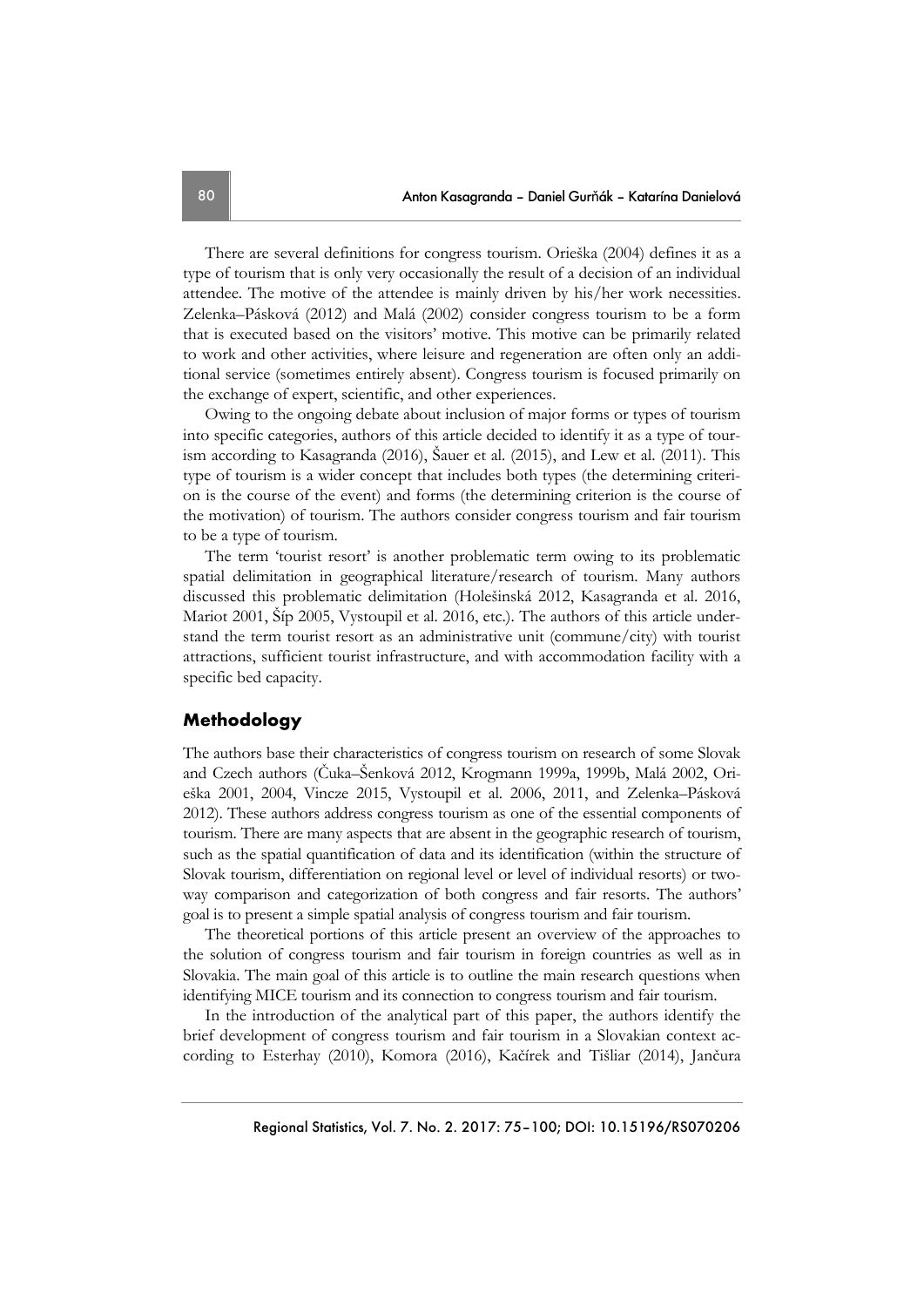(2011), and Kršák et al. (2009). The brief development is followed by an outline of the brief characteristics of the potential of territory according to Matušikova– Plavčanova (2014), Slovakia.Travel (2017), and ICCA (2017).

The authors followed few logical steps when delimiting resorts of congress tourism and fair tourism. The first step was to identify the resorts of tourism according to Mariot (2001) and Vystoupil et al. (2011, 2016). As such, the SO SR (2017) database was used for the identification of 753 administrative units with mass accommodation facilities in 2015. In the second step, the authors used the database of MTC SR (2017a) and Slovakia.Travel (2016) to single out resorts that have facilities of congress tourism according to the Ministry of Transport and Construction of the Slovak Republic. There were totally 74 resorts identified (9.8%) with 33,604 beds from a total of 198,585 beds in Slovakia in 2017 (the share of beds used in congress tourism was 16.9%). <sup>1</sup> Regional differentiation was created within the internal structure of the resorts of congress tourism. Infrastructure was evaluated (number of facilities of congress tourism in resorts, number of apartments and beds) and subsequently, the number and visit rate of the congress events were evaluated and spatially differentiated on a regional level.

The main part of this article is dedicated to the spatial analysis of congress tourism and fair tourism in Slovakia. The authors used the modified methodology of Vystoupil et al. (2006, 2011) and used the following criteria for the identification of the most important resorts of congress tourism:

- identification of 753 administrative units with mass accommodation facilities together with 74 resorts of congress tourism,
- identification of the number of accommodation facilities in these resorts.
- allocation of the number of apartments, mainly the number of beds,
- allocation of the area of conference space in the resort or its close proximity.

A total of 15 very attractive resorts of congress tourism was identified (see Table 3). These 15 resorts account for 66.4% of all the bed capacity of resorts of congress tourism (from a total of 74). These very attractive resorts were given the status of international, national, supra-regional, and regional significance, according to secondary criteria. The other 59 resorts of congress tourism were categorised as 'other resorts of congress tourism'.

Resorts characterised as international dispose superstructures that are suitable for congress events of global importance. They have excellent transportation accessibility, excellent accommodation and congress capacities, and have connections to

<sup>1</sup> The authors do not challenge the ability of other resorts to host congresses (outside the 74 resorts). The authors assume that the application of the mentioned criteria represent limits for movement from local to regional significance. Databases of MTC SR (2017) or Slovakia.Travel (2016) has 209 subjects of congress tourism. Slovak Convention Bureau is one of the key organisations for organising congresses of great importance. The authors assume that the centres (having good infrastructure) that organise the most significant congresses are present in the database.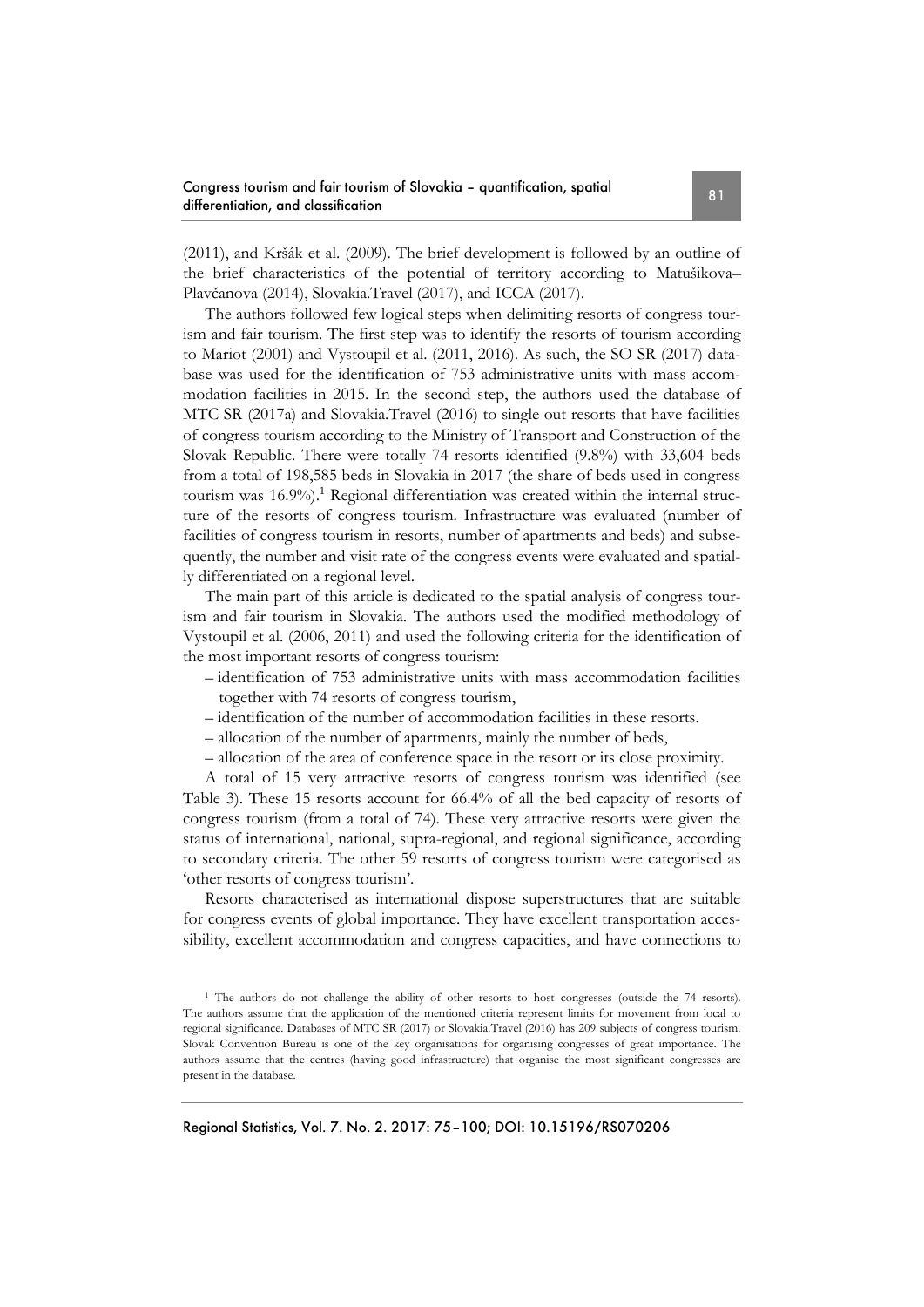international organisations/institutions and companies. They dispose excellent preconditions for the development of congress tourism as well.

Resorts of national importance have relatively large number of international clientele, above standard number of more luxurious accommodation capacities, sufficient superstructure for the purpose of a major congress with international participation of at least European importance. These resorts are also important centres of tourism.

Resorts of supra-regional importance dispose sufficient infrastructure for organising a significant congress. These resorts are categorised according to Vystoupil et al. (2016) and are centres of tourism with higher than regional significance. More luxurious accommodation facilities are present in their territory (hotels with four plus stars). International visitors are common in these resorts with sufficient capacity of congress space.

Resorts of regional importance are often used for organising congresses with at least national attendance for companies and institutions that are present in the region. They dispose at least basic superstructure for the realisation of similar events.

The other resorts that dispose congress facilities are identified according to the database of SO SR (2017) and MTC SR (2017a, 2017b) as 'others'.

Resorts of fair tourism were more easily quantified in Slovakia than it was in the case of resorts of congress tourism. Slovakia was a part of Hungary (and Austria-Hungary) for a long time, and subsequently a part of Czechoslovakia. There were more significant resorts of fair tourism in close proximity such as Vienna, Budapest, Prague, and Brno. As such, Slovakia did not develop a tradition of fair tourism. The authors used listed criteria to determine the potential resorts of fair tourism (methodology of Vystoupil et al. 2006, Vystoupil et al. 2011):

- dimension of the indoor exhibition area used for fair/exhibition purposes,
- number of regular events in a year,
- tradition of fairs in the tourist resort (counting the year of the oldest organised event).

If the mentioned methodology used for the identification of resorts of fair tourism in Czech Republic is applied to Slovakia, three resorts can meet the minimum criteria (Trenčín, Košice, and Banská Bystrica), while Nitra can meet the more strict criteria and only Bratislava can partially meet the toughest criteria. None of the fair resorts in Slovakia can be compared to the most significant fair resorts of the V4 countries and Austria, such as Vienna, Budapest, Warsaw, Krakow, Graz, or Brno. Two resorts of fair tourism are relevant in Slovakia from an international perspective: Bratislava and Nitra. These two are thoroughly characterised in the results.

There is important information that is necessary to mention at the end of this methodical part. The authors processed the most detailed available statistical database that reflects the present condition of congress tourism and fair tourism in Slovakia when identifying tourist resorts. The Ministry of Transportation and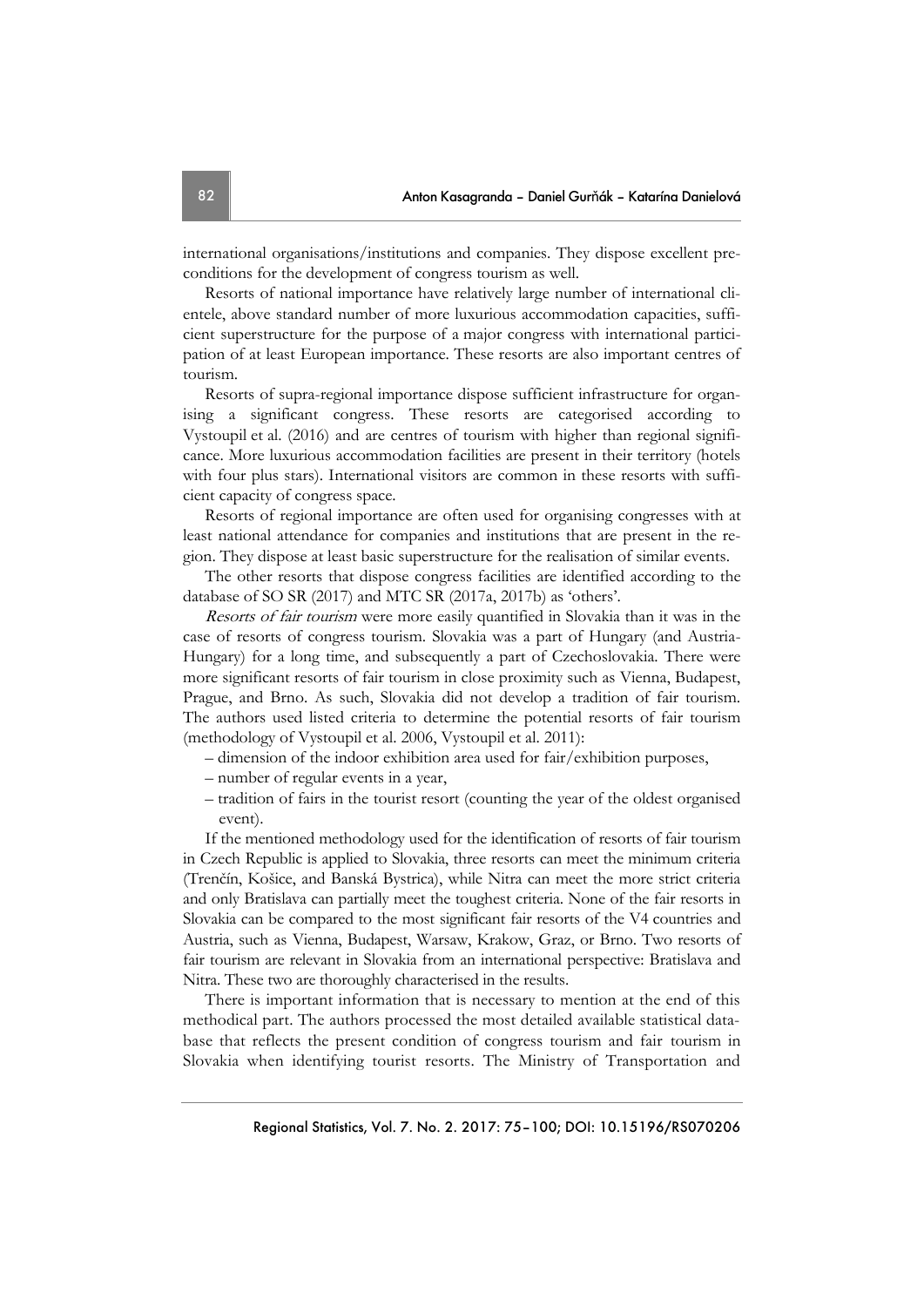Construction of the Slovak Republic as well as the Statistical Office of the Slovak Republic probably dispose more specific data on the level of individual resorts, congresses, and fair events (database of superstructure of resorts of tourism, number of visitors of congress events in the resorts of tourism, percentage of international visitors, characteristics and internal categorization of fairs/congresses, their distribution and multiplicity throughout a year, etc.). Such data, under the information of the mentioned institutions, are secret and private data, which can be published only after previous generalisation. According to what was mentioned, the data was not provided for the purpose of this article even after multiple enquires. It is also necessary to mention that similar analysis would exceed the extent of this article and it was not its main goal.

## **Results**

## The development and importance of congress tourism and fair tourism in Slovakia

The main positive factor of the development of congress tourism in Slovakia was the development of university education (the foundation of many faculties of Comenius University and other universities as the ones in Žilina [1953], Banská Bystrica [1954], Košice and Nitra [1959]) and other scientific or technological institutions (e.g. Slovak Academy of Sciences in 1953) in the after war period. Socialism, owing to its ideology, helped to develop tourism in Slovakia due to its necessity to organise smaller or larger events of the Communist party.

Congress events (various conferences, symposiums, scientific, expert, or politically motivated programmes) took place in different parts of Slovakia with various periodicity, but without commercial character. Congress tourism in the present definition started to develop in Slovakia after the economic transformation of 1990. Liberalisation of the market along with relieving of the social environment (freedom of grouping, opening of borders) enabled the formation of congress tourism as a specific and essential form of tourism in general.

The success of the development of congress tourism is connected to its yearround feasibility that applies to the region of Tatras (Esterhay 2010) or many spa resorts.

The development of exhibitions dates back to 19th century as well. The most significant fair in Hungary was the Hungarian industrial exhibition in 1841 in Pest. The exhibition lasted nearly a month and was attended by 14,425 paying visitors (Komora 2016). It was soon followed by other exhibitions (in 1843 and 1846). The exhibition continuity was halted by the revolutionary years of 1848–1849 and after the suppression of the revolution, a repression of public life took place in Hungary. Slovakia as a part of Hungary started to organise exhibitions of regional character. Industrial exhibitions in Košice and Prešov in 1846 are considered the first modern exhibitions of fair character in Slovakia (Komora 2016). The devel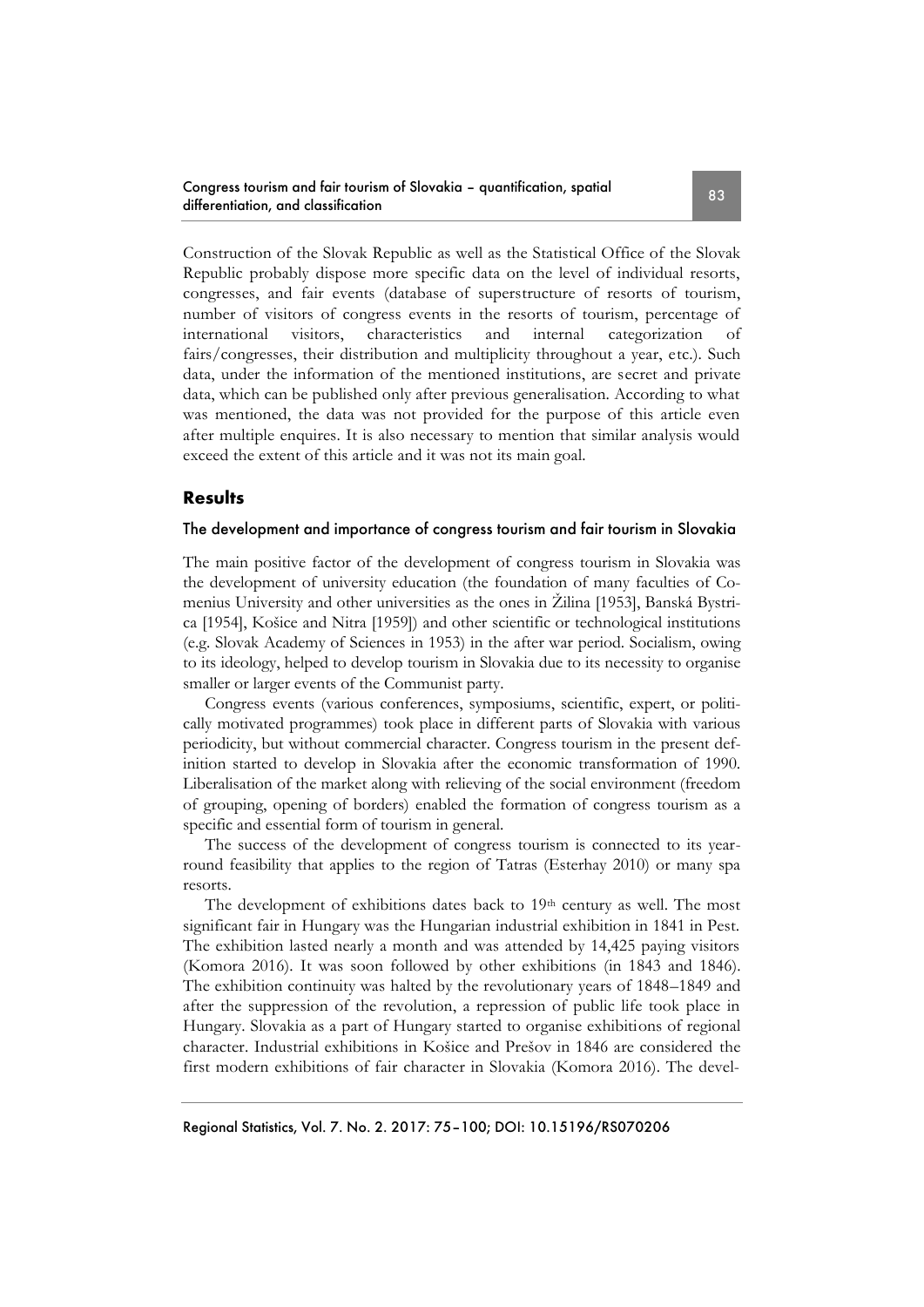opment of fairs in Hungary (in the Slovak part as well) was halted for social, economic, and political reasons after the revolutionary years of 1848–1849. Other countries of the world experienced a rapid development of fair tourism. A 'World Fair' tradition started in London in 1851. Central Europe was not without involvement as participants' from Central Europe were part of the World Fairs and the Fifth World Fair took place in the nearby Vienna in 1873. The number of fairs that took place in Hungary, as well as in the region of Slovakia, started to increase by the second half of the 19th century. Exhibitions were numerous, mainly in Bratislava, Kežmarok, and Košice. Numerous one-off events took place in cities such as Rimavská Sobota, Oravský Podzámok, Nitra, Martin, Trnava, Komárno, Liptovský Mikuláš, Prešov, Žilina, and Spišská Nová Ves. The most significant event that took place in Hungary was without doubt the Millennial Fair in Budapest in 1896. The exhibition hall with an area of 55 ha was visited by 5.8 million visitors in 6 months. With these numbers, the Millennial Fair resembled the fairs around the world (Komora 2016). The largest fair in the region of Slovakia was the Second Provincial Agricultural Fair that took place in Bratislava in 1902. The exhibition area was in the present Sad Janka Krála area in Petržálka (22 ha) and was visited by 180,000 visitors in 20 days (Komora 2016, Kačírek–Tišliar 2014). An industrial exhibition took place in Žilina in 1903. It was the largest exhibition of its kind in the region of Slovakia with an exhibition area of 10 ha and with 60,000 visitors in 6 weeks. The popularity of economic exhibitions was in decline in the next period. The continuity of exhibitions was than halted by the First World War (Kršák et al. 2009).

With the formation of Czechoslovakia, the position of Slovakia changed rapidly. Fairs experienced a renaissance owing to an increased effort to present the development of Slovakia in the new political situation. The most significant of all the events was the Bratislava Fair that took place between 1921 and 1942. The importance of these events was weakened by the economic crisis from 1930 (Jančura 2011). Several regional exhibitions took place in Slovakia in the interwar period (Bratislava, Malacky, Liptovský Hrádok, Zvolen, Košice, Nitra, Trnava, etc.). All these were affected by the economic crisis. In 1938, there was a unique attempt to create a new fair centre in Košice by building a new exhibition area and by organising the 'Exhibition of the East of ČSR'.

After the Second World War, the development of fairs and exhibitions was halted owing to the changing political relations after the communists took over in Slovakia. Bratislava started to organise exhibitions after 1967 when exhibitions of chemical products 'Incheba' (later renamed as International Chemical Fair [INCHEBA]) took place (Kršák et al. 2009). The present exhibition area of Incheba was not planned and built until the late 1970s. Soon after its completion, it started to host other events, such as INTERCAMPING, FLORA, and POLYMARKET. Trenčín started to host exhibitions, sooner than Bratislava, from 1963. It hosted the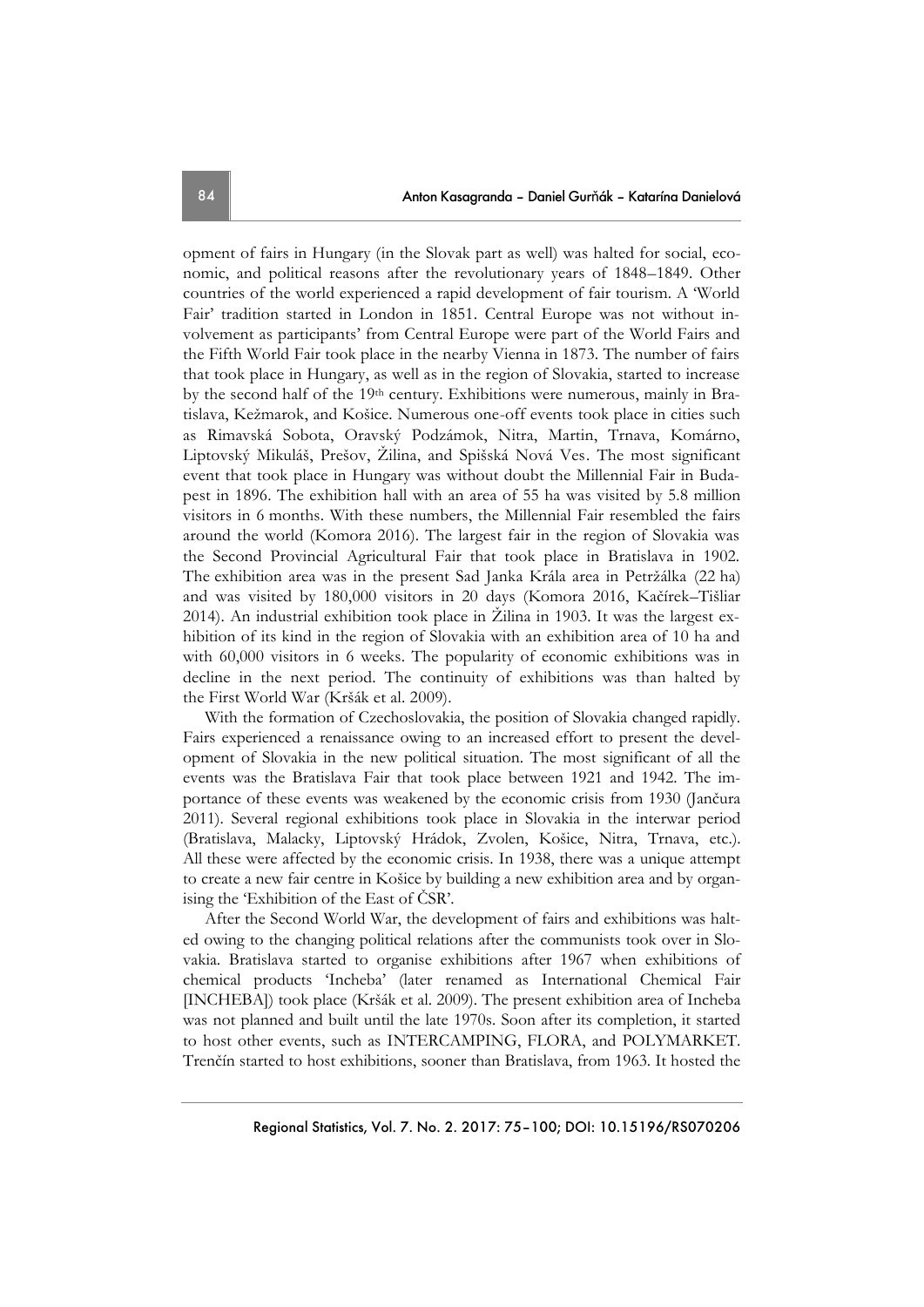exhibition of "Trenčín mesto módy" (Trenčín the City of Fashion) for which it later built a separate exhibition area. Nitra has become the third fair resort in Slovakia. Nitra has been hosting the agricultural exhibition 'Agrokomplex' since 1973. The largest exhibition area in Slovakia was built for this event (143 ha). Exhibitions have returned to Košice since 1981, specifically 'Košické výstavné trhy' (Košice Exhibition Markets).

The change of the regime and the economic transformation after 1990 presented a new impulse for the development of fairs in Slovakia. All the three major fair resorts (in Bratislava, Nitra, and Trenčín) had to be adapted to the growing competition by raising the number of events that they hosted. Banská Bystrica has hosted exhibitions as well from 1993. Exhibitions in Slovakia had to be accustomed to challenging international competition, changes in the market, as well as demand of the public. The two largest exhibition areas INCHEBA EXPO in Bratislava and AGROKOMPLEX in Nitra, in reaction to the changing market, started to open to the dynamically developing congress tourism.

## Potentials for the development of congress tourism and fair tourism in Slovakia

According to Čujková (2012) in Matušíková–Plavčanová (2012), the Slovak agency for tourism considers congress tourism strongly important. As such, it has created the Department of Congress Tourism, whose main responsibility is to move Slovakia from the position of one of the least known convention destinations in Europe to the position of an interesting, attractive, and competitive destination. This brings a tremendous challenge for the future.

Based on Slovakia.Travel (2017), Slovakia is a unique country located in the middle of Europe. It is a perfect destination for meetings, incentives, congresses, and events. The modern cities and their surroundings are supported by infrastructure, quality, and service. The countryside is full of unspoiled natural beauty. You will come across a multitude of outstanding cultural treasures, and taste delicious Slovak food and drinks which, with the influence of Hungarian, Austrian, and Czech regional cuisines, is exceptional. The same source indicates 10 strong points of Slovakia: stability of the destination; its scenery; cities and towns; thermal water and spas; gastronomy, traditions and folklore; great location and easy to reach Bratislava; history, culture and heritage; active holidays and busy cultural and social life; and not limited to the capital city.

## Overview of congress and fair resorts

The International Congress and Convention Association (ICCA) (2017) measured the number and performance of congresses in Slovakia in 2016. Slovakia was ranked  $63<sup>rd</sup>$  in the world in the number of congresses hosted  $(32<sup>nd</sup>$  in Europe). In comparison with the other V4 countries, Slovakia was ranked the worst (world ranking: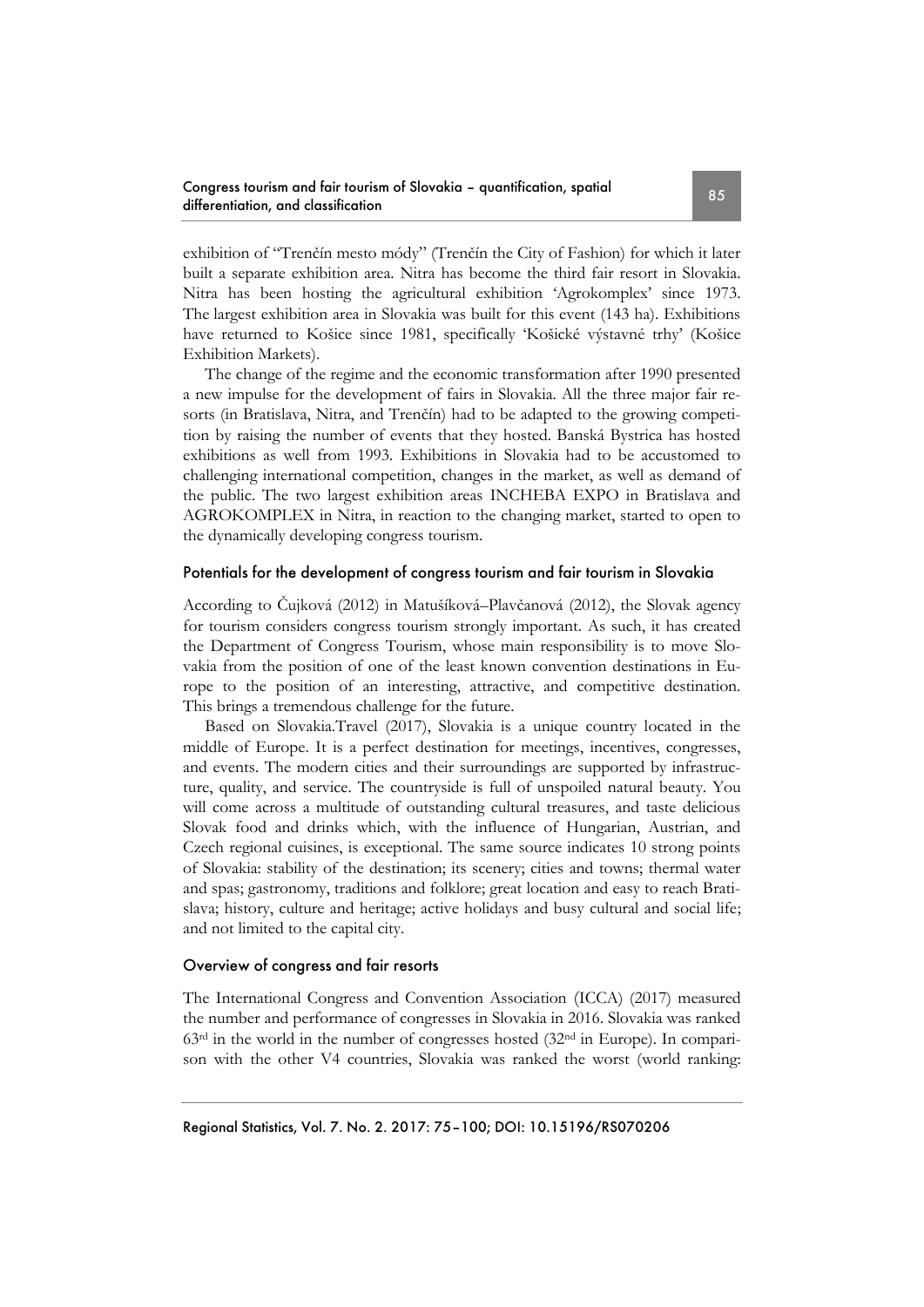Poland was the 17<sup>th</sup>, Czech Republic was the 29<sup>th</sup>, and Hungary was the 33<sup>rd</sup>). Austria was ranked  $12<sup>th</sup>$  in the world and  $8<sup>th</sup>$  in Europe. The position of Slovakia moved down in ranking by six places in comparison with 2013. There were totally 33 congress events in Slovakia (of which 21 were in Bratislava). According to ICCA (2017), Bratislava ranks  $120<sup>th</sup>$  in the world (moved up in the ranking by 14 places in comparison to its 2015 rank). Bratislava is ranked as the worst V4 capital (Prague is the 11<sup>th</sup>, Budapest is the 16<sup>th</sup>, and Varsaw is the 30<sup>th</sup>). Vienna belongs to the most significant world congress resorts as it is ranked as the second world congress centre right after Paris.

Facilities of congress tourism are organised into an organisation called the Slovak Convention Bureau. This organisation benefits from its membership to the national touristic organisation, Slovak Agency for Tourism (from 1 January 2017, the competences moved to the Ministry of Transportation and Construction of Slovak Republic [MTC SR]) and partnership with key service providers of MICE. In 2016, the organisation associated 4 hotels classified as 'professional organisers of congress events' (all in Bratislava), 5 'organisations of destination management' (4 in Bratislava and 1 in Pezinok), and 10 hotels with category of 'congress and conference facility member of SCB in Slovakia' (7 in Bratislava, 2 in Vysoké Tary, and 1 in Nitra). MTC SR (2017a) or Slovakia.Travel.sk (2016) agency (that worked until recently) also have a registry of the congress resorts of tourism. According to both these registers, there were totally 208 facilities in 74 resorts of tourism in 2015 (see Table 1).

The highest number of resorts can be found in the Žilina region (17) when spatially differentiating the resorts on the level of regions, than in Prešov region (13) and Banská Bystrica region (11). According to Vystoupil et al. (2016), these regions are characterised by high share of beds in city, mountain, and spa resorts. These resorts have very good infrastructures of bed capacities with exceptional additional services. They are primarily oriented towards luxurious clients and hotels of mainly five-star facilities. Congress tourism can play a dominant position on the visit rate of these resorts mainly in the off-season in the near future.

Bratislava is the most significant resort of congress tourism and fair tourism in Slovakia. There are many reasons why is it so. It is the capital and the resort of major scientific and expert institutions, universities, or seats of board of directors of major companies. The city benefits from the close proximity to Vienna, an international airport, good highways and railroad connection, close proximity to cultural and historical landmarks, and has sufficient number of accommodation capacities suitable for the needs of MICE tourism. The INCHEBA EXPO area, which regularly hosts CONECO exhibition, is in the close vicinity of the city resort.

Žilina, Košice, and Nitra are other important resorts of congress tourism in Slovakia. All these cities are more than just the capitals of their regions. Košice is 'the capital' of the East Slovakia with good infrastructure. Žilina has the University of Žilina, formerly known as the University of Transportation. This university was the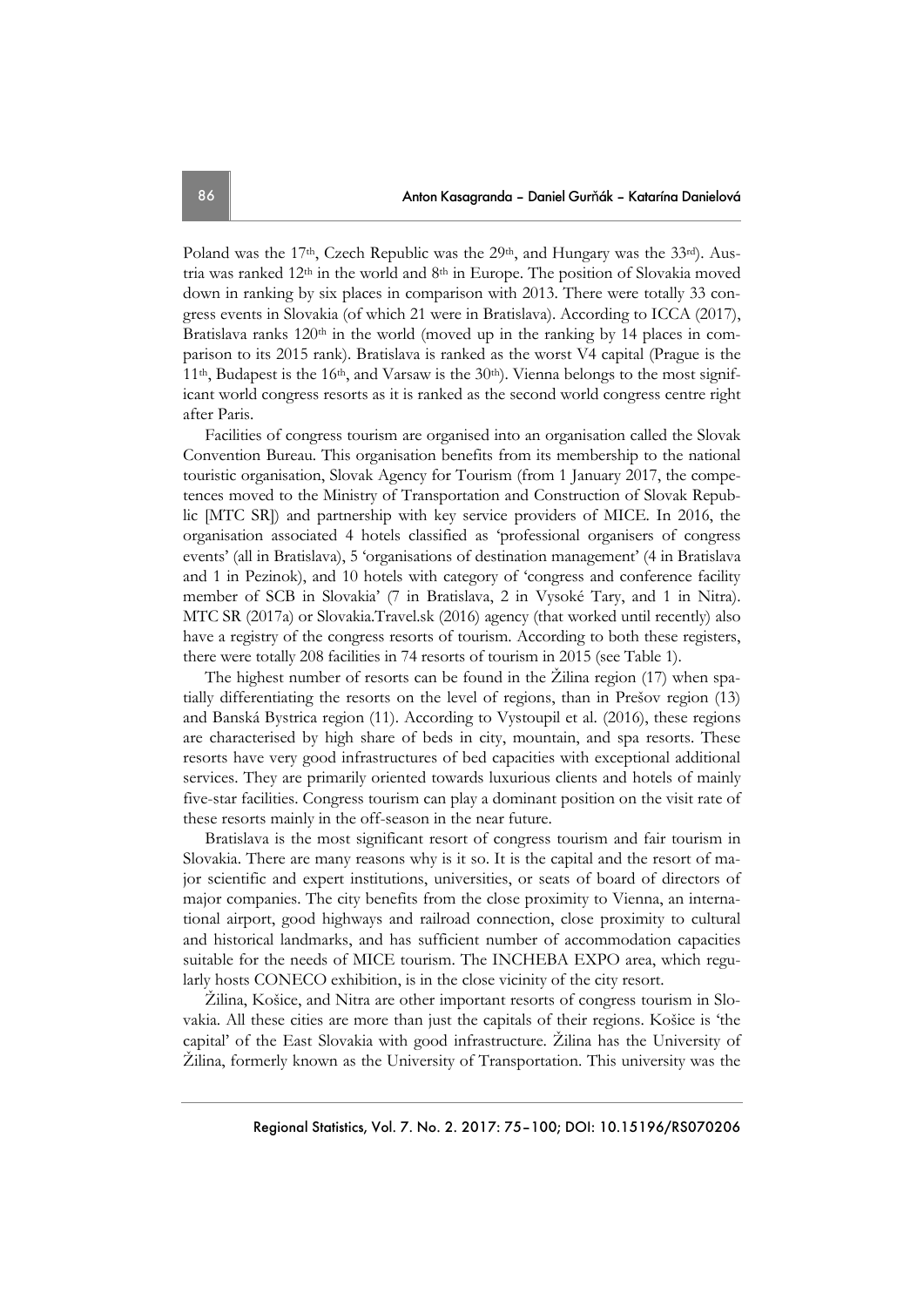only university in the former Czechoslovakia, which awarded a degree in transportation. Nitra is the seat of more universities and has the national exhibition area AGROKOMPLEX (Krogmann 1999a, 2002).

The other cities are predominantly resorts of congress tourism. These cities benefit from the environment or specifically natural environment. Many of them benefitted from the development of spas or were considered as a good access point to the mountains in the past. As such, many of these cities have had a good infrastructure necessary for the development of the present tourism (spa resorts Piešťany, Vysoké Tatry, Trenčianske Teplice, Bojnice, and Bešeňová; access point to the mountains/valleys of Tatry and Nízke Tatry, specifically Poprad, Demänovská dolina, Stará Lesná, etc.). These resorts were not originally used for the needs of congress tourism, but the owners of the facilities of tourism realised the potential of the locality and the facility to adjust to the needs of congress tourism.

## Accommodation infrastructure, guests and visitors of congress and fair resorts

According to Slovakia.Travel (2016), there were 74 congress resorts with 208 mass accommodation facilities with a total number of 33,604 bed capacities in 2015 (see Table 1). The bed capacities of congress tourism accounts for 16.9% of the total share of mass accommodation facilities in Slovakia. The highest number of resorts is in the Žilina region (17), Prešov region (13), and Banská Bystrica region (11). The share of these resorts amounts to 55.5% among all resorts of congress tourism. The reasons for this were discussed in the previous part. The highest number of beds is concentrated in cities or villages (based on their significance) in the region of Bratislava and Prešov (Vysoké Tatry, Poprad, Stará Lesná, etc.). These resorts combined to 53.1% of the total share of the bed capacities of congress resorts (see Table 1 and Figure 1) and 49.4% of the total share of all bed capacities in congress tourism. This situation is understandable based on the importance of both resorts in the structure of tourism in Slovakia. The regions of Nitra, Trnava, Trenčín, and Košice (see Table 1 and Figure 1) are characterised by one well-equipped resort. These resorts are the economic resorts of the regions or have sufficient facility infrastructure that is – according to categorization of Vystoupil et al. (2016) or Kasagranda et al. (2016) – oriented predominantly on the wealthy clientele.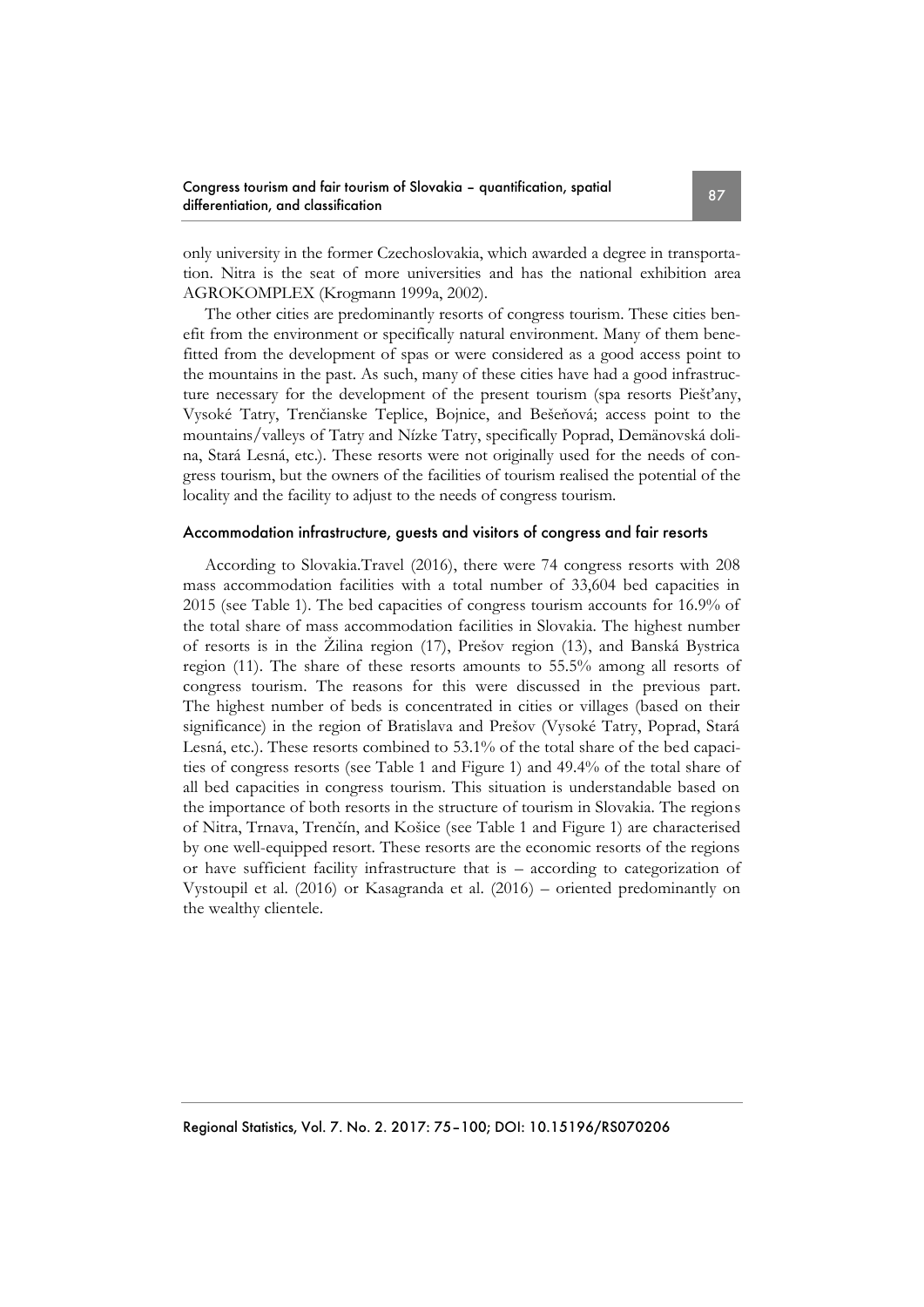#### Table 1

| County/region     | Number<br>of resorts | Distribu-<br>tion of<br>the num-<br>ber of<br>resorts,<br>$\frac{0}{0}$ | Number<br>of ac-<br>commo-<br>dation<br>facilities | Distribu-<br>tion of<br>the num-<br>ber of<br>accom-<br>modation<br>facilities,<br>$\frac{0}{0}$ | Number  <br>of rooms | Distribu-<br>tion of<br>the num-<br>ber of<br>rooms,<br>$\frac{0}{0}$ | Number<br>of beds | Distribu-<br>tion of<br>the num-<br>ber of<br>beds,<br>$\frac{0}{0}$ |
|-------------------|----------------------|-------------------------------------------------------------------------|----------------------------------------------------|--------------------------------------------------------------------------------------------------|----------------------|-----------------------------------------------------------------------|-------------------|----------------------------------------------------------------------|
| <b>Bratislava</b> | 5                    | 6.8                                                                     | 46                                                 | 22.1                                                                                             | 4,439                | 30.7                                                                  | 8,043             | 23.9                                                                 |
| Trnava            | 8                    | 10.8                                                                    | 17                                                 | 8.2                                                                                              | 1,3                  | 9.0                                                                   | 2,662             | 7.9                                                                  |
| Trenčín           | 6                    | 8.1                                                                     | 14                                                 | 6.7                                                                                              | 570                  | 3.9                                                                   | 1,501             | 4.5                                                                  |
| Nitra             | 9                    | 12.2                                                                    | 14                                                 | 6.7                                                                                              | 578                  | 4.0                                                                   | 1,419             | 4.2                                                                  |
| Žilina            | 17                   | 23.0                                                                    | 31                                                 | 14.9                                                                                             | 1,986                | 13.8                                                                  | 5,913             | 17.6                                                                 |
| Banská Bystrica   | 11                   | 14.9                                                                    | 20                                                 | 9.6                                                                                              | 1,039                | 7.2                                                                   | 2,789             | 8.3                                                                  |
| Prešov            | 13                   | 17.6                                                                    | 51                                                 | 24.5                                                                                             | 3,91                 | 27.1                                                                  | 9,798             | 29.2                                                                 |
| Košice            | 5                    | 6.8                                                                     | 15                                                 | 7.2                                                                                              | 621                  | 4.3                                                                   | 1,479             | 4.4                                                                  |
| Slovakia          | 74                   | 100.0                                                                   | 208                                                | 100.0                                                                                            | 14,443               | 100.0                                                                 | 33,604            | 100.0                                                                |

Characteristics of resorts with congress centre in Slovakia, 2015

Note: Here and in the following tables and figures, the deviations from 100.0% result from rounding. Source: Own calculation based on MTC SR (2017a) and Slovakia.Travel (2016).

## Figure 1



by counties/regions of Slovakia, 2015

Distribution of beds in resorts of congress tourism

Source: Own calculation based on MTC SR (2017a) and Slovakia.Travel (2016).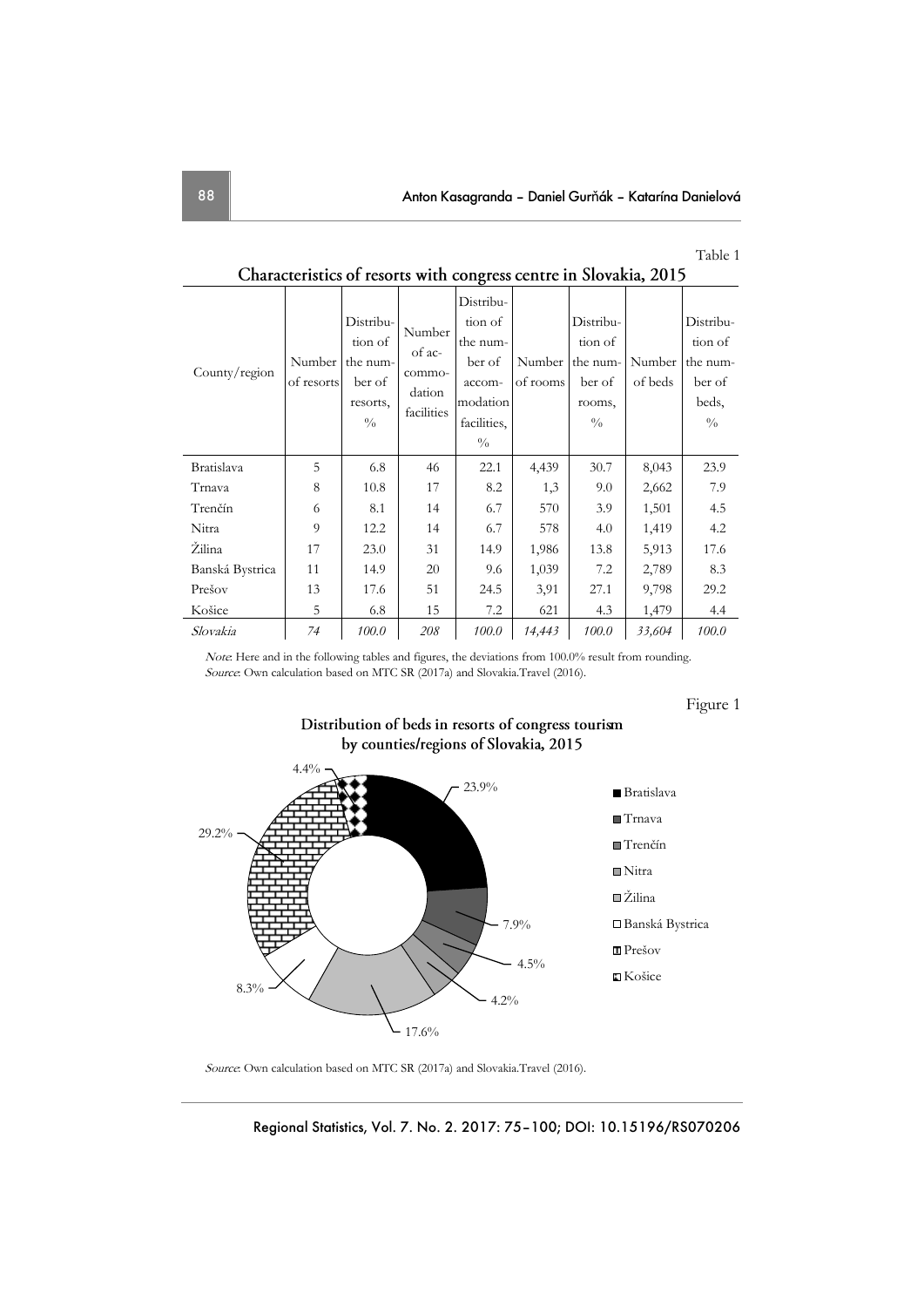### Congress tourism and fair tourism of Slovakia – quantification, spatial Congress fourism and fair fourism or Slovakia – quantification, spallar<br>differentiation, and classification

There are two regions of *fair resorts* in Slovakia that are partially capable to withstand international competition. The first group of resorts is located in Bratislava (due to INCHEBA EXPO arena with 27 events in 2015) and the second is in Nitra (with AGROKOMPLEX exposition area with 26 events in 2015, its history is related to Slovak Agricultural University in Nitra). The other fair resorts such as Trenčín, Košice, and Banská Bystrica do not exceed regional character.

Table 2

| ні эючакіа      |                           |                 |                                     |                                                                           |       |                     |       |                                  |                                                              |       |
|-----------------|---------------------------|-----------------|-------------------------------------|---------------------------------------------------------------------------|-------|---------------------|-------|----------------------------------|--------------------------------------------------------------|-------|
| County/region   | Number of<br>participants |                 | in the<br>number<br>of              | Change Distribution of<br>the number of<br>participants,<br>$\frac{0}{0}$ |       | Number of<br>events |       | Change<br>in the<br>number<br>of | Distribution of<br>the number of<br>events,<br>$\frac{0}{0}$ |       |
|                 | 2016                      | 2015            | partici-<br>pants,<br>$\frac{0}{0}$ | 2016                                                                      | 2015  | 2016                | 2015  | events,<br>$\frac{0}{0}$         | 2016                                                         | 2015  |
| Bratislava      |                           | 199,819 234,047 | $-14.6$                             | 39.5                                                                      | 46.8  | 2,010               | 2,081 | $-3.4$                           | 39.9                                                         | 42.9  |
| Trnava          | 49,679                    | 38,800          | 28.0                                | 9.8                                                                       | 7.8   | 496                 | 372   | 33.3                             | 9.8                                                          | 7.7   |
| Trenčín         | 20,426                    | 17,811          | 14.7                                | 4.0                                                                       | 3.6   | 251                 | 222   | 13.1                             | 5.0                                                          | 4.6   |
| Nitra           | 13,154                    | 22,857          | $-42.5$                             | 2.6                                                                       | 4.6   | 181                 | 223   | $-18.8$                          | 3.6                                                          | 4.6   |
| Žilina          | 86,701                    | 61,791          | 40.3                                | 17.1                                                                      | 12.4  | 767                 | 650   | 18.0                             | 15.2                                                         | 13.4  |
| Banská Bystrica | 65,038                    | 58,014          | 12.1                                | 12.8                                                                      | 11.6  | 658                 | 701   | $-6.1$                           | 13.1                                                         | 14.4  |
| Prešov          | 41,241                    | 43,157          | $-4.4$                              | 8.1                                                                       | 8.6   | 428                 | 458   | $-6.6$                           | 8.5                                                          | 9.4   |
| Košice          | 30,256                    | 23,170          | 30.6                                | 6.0                                                                       | 4.6   | 245                 | 148   | 65.5                             | 4.9                                                          | 3.0   |
| Slovakia        |                           | 506,314 499,647 | 1.3                                 | 100.0                                                                     | 100.0 | 5,036               | 4,855 | 3.7                              | 100.0                                                        | 100.0 |

# Number and distribution of the participants and events of congress tourism in Slovekie

Source: Own calculation based on MTC SR (2017b) and SO SR (2017).

The Bratislava region dominates the number of attendees of congress tourism (with a total share of 46.8% in 2015 and 39.5% in 2016 of the total attendance of congress tourism in Slovakia) (see Table 2 and Figure 2). The Žilina region is second in the number of attendees of congress tourism (see Table 2 and Figure 2) with its congresses focused on industry and transportation. The city of Žilina seats a university that was at the prelude of the millennia, the most important university focusing on transportation in entire Czechoslovakia. Žilina resort is also one of the most important industrial centres of Slovakia. The Banská Bystrica region ranks third with a total share of attendees above 10% (see Table 2 and Figure 2). This region is specific. Two particularly attractive resorts of tourism are located here (Donovaly a Brezno–mainly part of Tále), each with history and developed infrastructure (both belong to the top 15 resorts of congress tourism). Besides these, there is the economic, political, educational resort and the regional capital Banská Bystrica. The city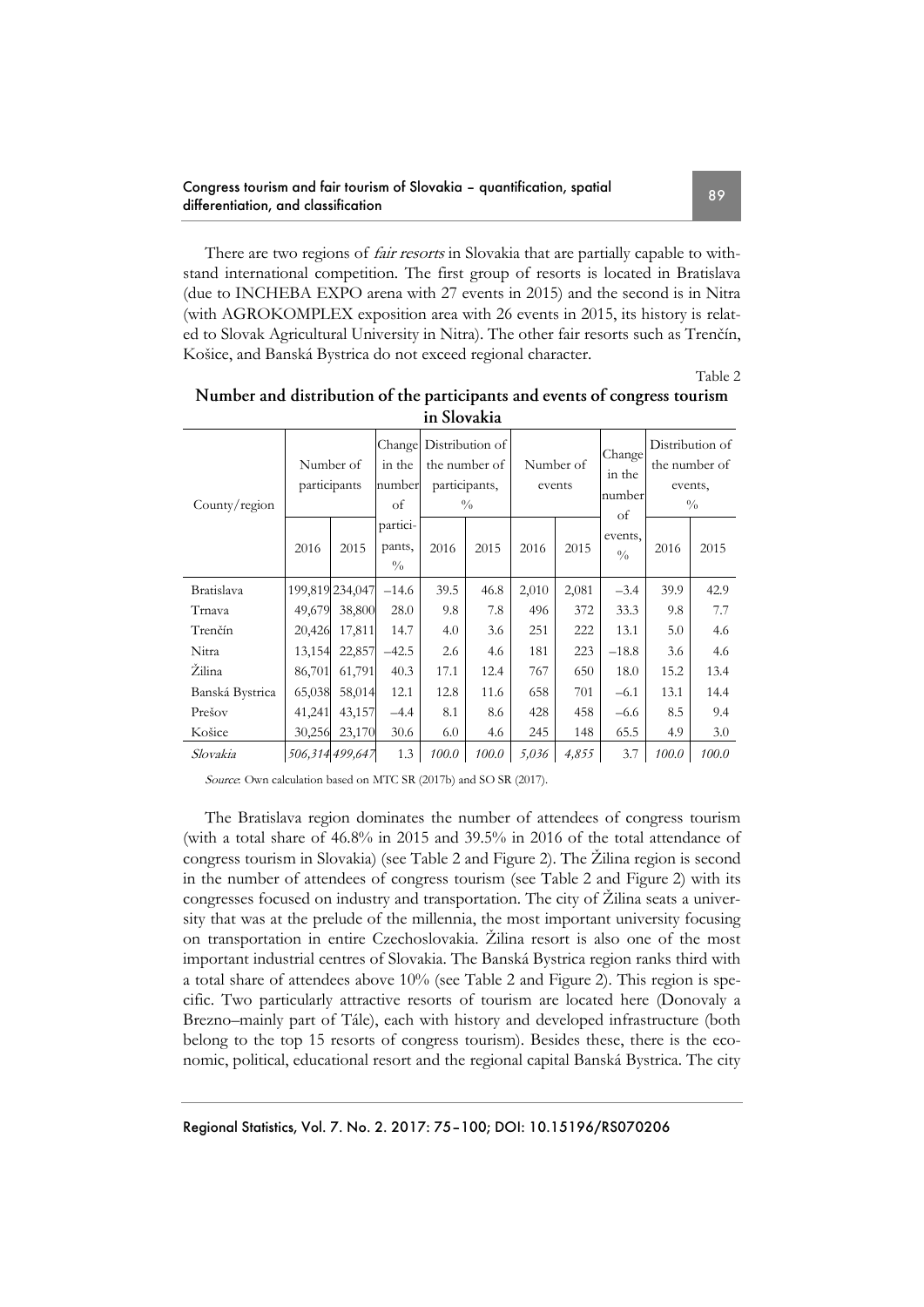of Banská Bystrica is not as significant as it was in the past, but suitable infrastructure remained for the possible use of congress tourism.

Figure 2



Source: Own calculation based on MTC SR (2017b) and SO SR (2017).

The other regions are characterised by one or two significant economic resorts or have extremely attractive resorts of tourism, as mentioned in the previous part. Košice is the economic, scientific, and other centres of Košice region and of the entire East Slovakia. Piešťany is a well-developed centre of spa tourism of the Trnava region that focuses on more lucrative national and international clientele. It has excellent accommodation and other accompanying infrastructure that can be used (in combination with spa tourism that is the main type of tourism in the resort) for the purposes of congress tourism as well.

#### Classification of congress and fair resorts

The authors identified 15 resorts that exceeded local significance from a total of 74 resorts of congress tourism in Slovakia (20.3% of all the resorts). These resorts account for 66.4% of the total bed capacity of the congress resorts of tourism in Slovakia (22,314 from a total of 33,604 beds).

The rest of the 59 resorts were classified as 'Others'. These resorts represent 33.6% of the total share of bed capacity of the congress resorts of tourism in Slo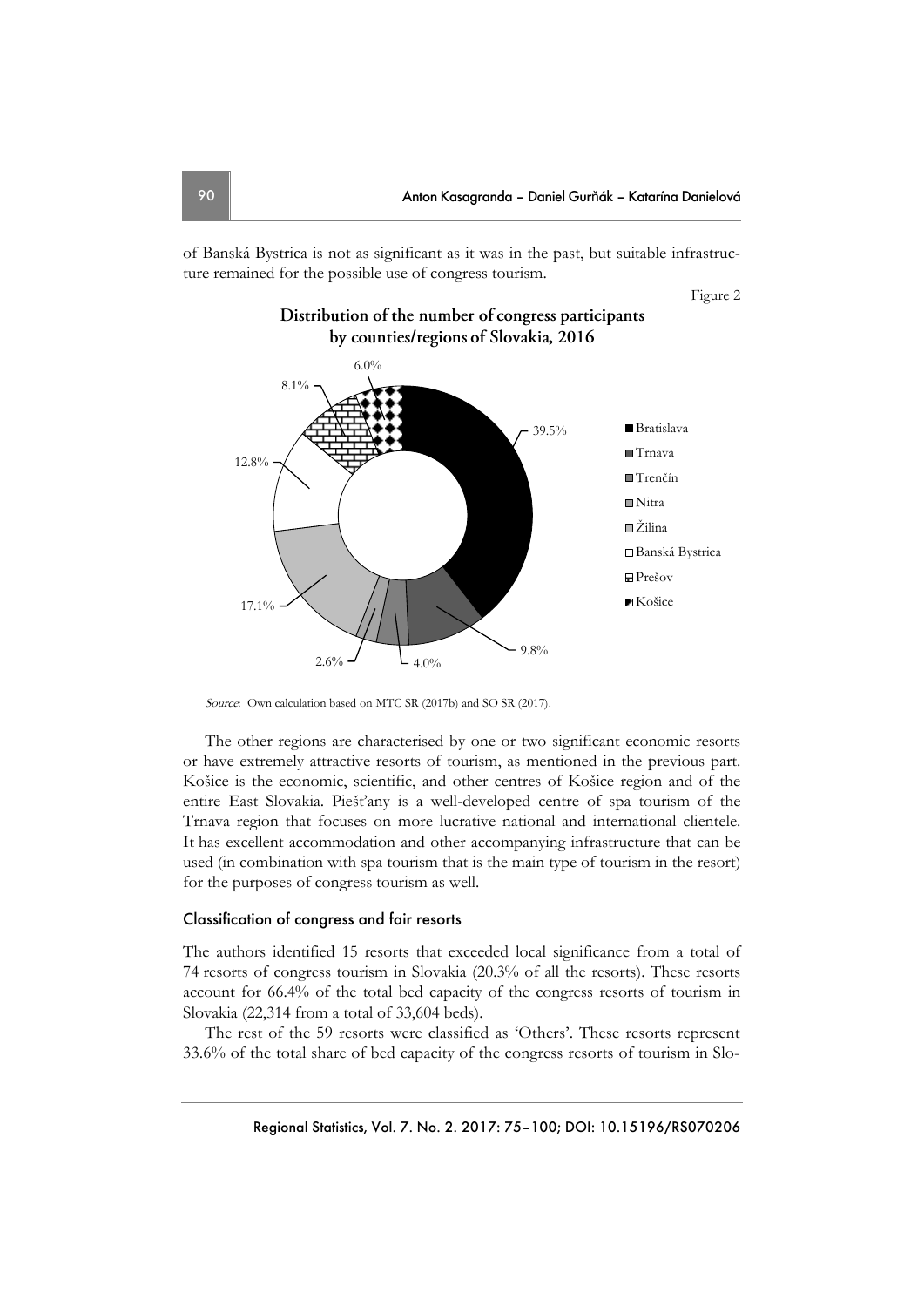vakia. These resorts are distributed relatively equally around Slovakia (see Figure 3). These resorts can be divided predominantly into two types of resorts when compared to the research of Vystoupil et al. (2016) and Kasagranda et al. (2016) (both concentrated on typisation of resorts of tourism). The first type of resorts according to Kasagranda et al. (2016) are the resorts of city tourism that fulfil the function of economic, social, educational, and other centres (such as Zvolen, Trnava, Trenčín, Prešov, and Dunajská Streda). The second type of resorts are particularly attractive resorts characterised according to Vystoupil et al. (2016) as resorts of spa (Rajecké Teplice, Turčianske Teplice, Sliač, etc.), resorts of summer recreation by water (Sládkovičovo, Šamorín, Štúrovo, Levice, Kolárovo, etc.), and mountain resorts of summer and winter recreations (Oščadnica, Ružomberok, Zázrivá, Pribylina, etc.). All these resorts have infrastructure oriented for more lucrative clientele with good hotel capacities and sufficient capacities of the congress and meeting rooms.

The city of Bratislava is the only resort of congress tourism in Slovakia with an international significance. It has 7,292 beds in 39 facilities that represent 21.7% share of the bed capacity of the congress resorts of tourism in Slovakia (see Table 3 and Figure 3). The position of Bratislava was mentioned many times in the previews parts of this text. It is an economic, cultural, educational, political, and other centre of Slovakia with very good infrastructure, numerous congress spaces, and good accessibility, among other features. Its position is strengthened by the fact that it is in close proximity to Vienna and Budapest, and by the river Danube. Bratislava is ranked at the bottom when compared to the major congress centres of V4 countries and Austria according to ICCA (2017). All the four capitals (Vienna, Prague, Budapest, and Warsaw) belong to the global top 30 centres of congress tourism. Bratislava is ranked 120<sup>th</sup> in terms of international significance.

Vysoké Tatry is the only resort of congress tourism in Slovakia with national significance. The city is very specific. There are 29 congress facilities with 5,556 beds (16.5% of total share of congress resorts of tourism) with an above average number of congress and meeting spaces. Vysoké Tatry is, in terms of area, the second largest resort in Slovakia. It comprises of three parts: Štrbské Pleso, Starý Smokovec, and Tatranská Lomnica (totally 15 settlements) that are natural centres of tourism in the Vysoké Tatry mountain range. This resort is the second most visited resort of tourism in Slovakia after Bratislava. The same applies for its infrastructure. There are a number of hotels that are oriented on wealthy national and international clientele and an airport Poprad–Tatry is in close vicinity. It can be assumed that owing to its natural and infrastructural advantages, this congress centre of tourism will develop and will exceed national significance.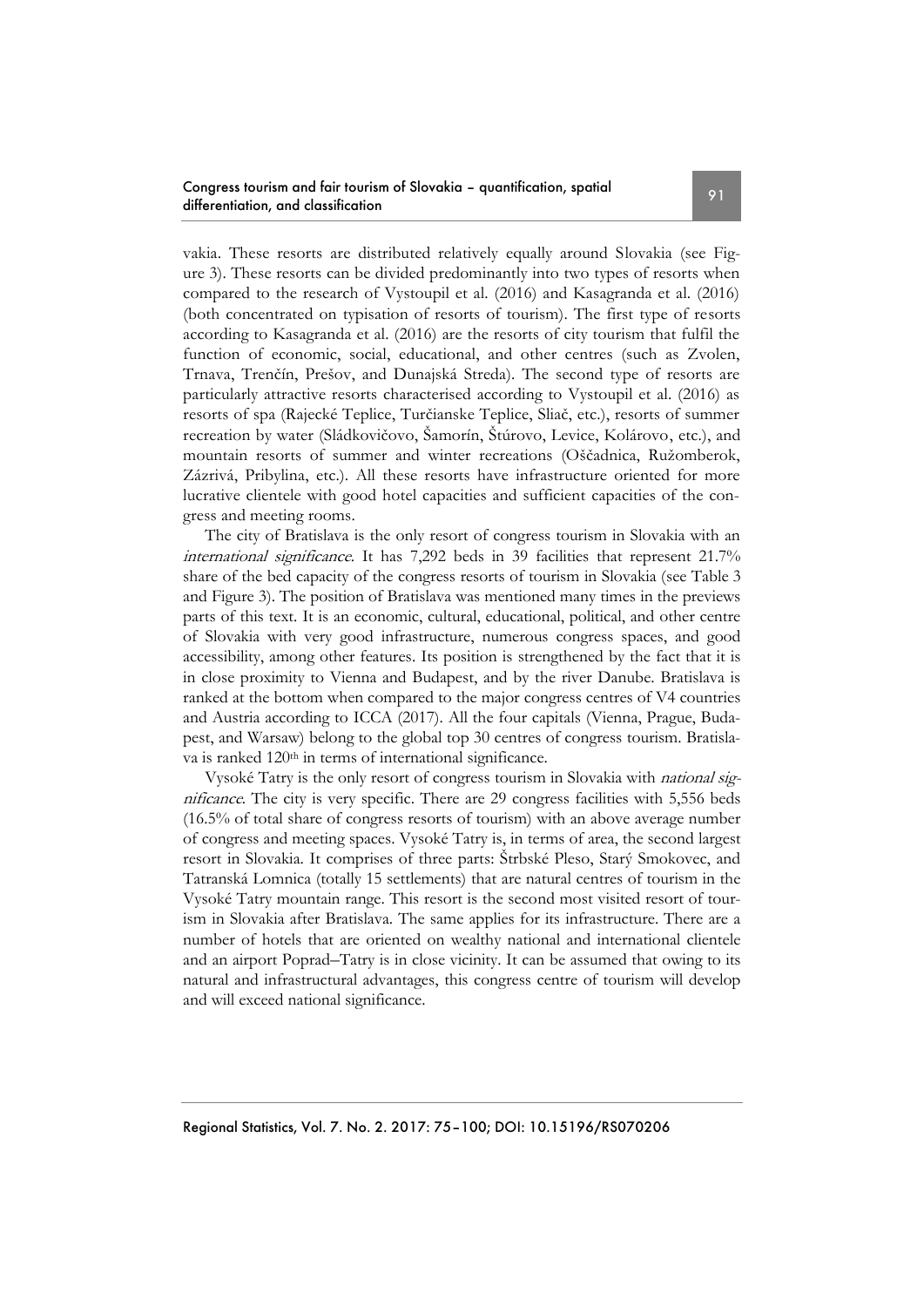Table 3

| Resort              | Number of<br>accommo-<br>dation<br>establish-<br>ments | County/<br>region         | Number<br>of beds | Number<br>of rooms | Distribu-<br>tion of<br>beds by<br>the top 15<br>resorts,<br>$\frac{0}{0}$ | Distribu-<br>tion of<br>resorts,<br>$\frac{0}{0}$ | beds by all Dimension |
|---------------------|--------------------------------------------------------|---------------------------|-------------------|--------------------|----------------------------------------------------------------------------|---------------------------------------------------|-----------------------|
| Bratislava          | 39                                                     | Bratislava                | 7,292             | 4,111              | 32.7                                                                       | 21.7                                              | Interna-<br>tional    |
| Vysoké Tatry        | 29                                                     | Prešov                    | 5,556             | 2,216              | 24.9                                                                       | 16.5                                              | National              |
| Piešťany            | 8                                                      | Trnava                    | 1,716             | 911                | 7.7                                                                        | 5.1                                               | Supra-<br>regional    |
| Demänovská dolina   | $\overline{4}$                                         | Žilina                    | 1,058             | 368                | 4.7                                                                        | 3.1                                               | Supra-<br>regional    |
| Košice              | 10                                                     | Košice                    | 1,033             | 452                | 4.6                                                                        | 3.1                                               | Supra-<br>regional    |
| Žilina              | 6                                                      | Žilina                    | 897               | 416                | 4.0                                                                        | 2.7                                               | Supra-<br>regional    |
| Poprad              | 6                                                      | Prešov                    | 837               | 379                | 3.8                                                                        | 2.5                                               | Supra-<br>regional    |
| Bešeňová            | $\overline{4}$                                         | Žilina                    | 588               | 177                | 2.6                                                                        | 1.7                                               | Regional              |
| Brezno              | $\overline{4}$                                         | Banská<br><b>Bystrica</b> | 572               | 221                | 2.6                                                                        | 1.7                                               | Regional              |
| Banská Bystrica     | 3                                                      | Banská<br>Bystrica        | 555               | 276                | 2.5                                                                        | 1.7                                               | Regional              |
| Senec               | $\overline{4}$                                         | <b>Bratislava</b>         | 507               | 207                | 2.3                                                                        | 1.5                                               | Regional              |
| Trenčianske Teplice | 4                                                      | Trenčín                   | 495               | 235                | 2.2                                                                        | 1.5                                               | Regional              |
| Martin              | $\overline{4}$                                         | Žilina                    | 487               | 189                | 2.2                                                                        | 1.4                                               | Regional              |
| Nitra               | 5                                                      | Nitra                     | 404               | 202                | 1.8                                                                        | 1.2                                               | Regional              |
| Stará Lesná         | 3                                                      | Prešov                    | 317               | 132                | 1.4                                                                        | 0.9                                               | Regional              |
| Top 15 resorts      | 142                                                    |                           | 22,314            | 10,492             | 100.0                                                                      | 66.4                                              |                       |
| Other (59)          | 66                                                     |                           | 11,290            | 3,951              |                                                                            | 33.6                                              |                       |
| Total (74) resorts) | 208                                                    |                           | 33,604            | 14,443             |                                                                            | 100.0                                             |                       |

Overview of the most important resorts of congress tourism in Slovakia, 2015

Source: Own calculation based on MTC SR (2017a) and Slovakia.Travel (2016).

Piešťany, Demänovská dolina, Košice, and Žilina a Poprad are the five congress resorts of tourism in Slovakia with supra-regional significance. There is total of 34 facilities with 5,541 beds (16.5% of the total share of congress resorts). The resorts of supra-regional significance (see Table 3 and Figure 3) can be divided into two groups. The first group consists of Košice and Žilina as natural economic, cultural, social, and other centres of the regions. Košice is the counterpart of Bratislava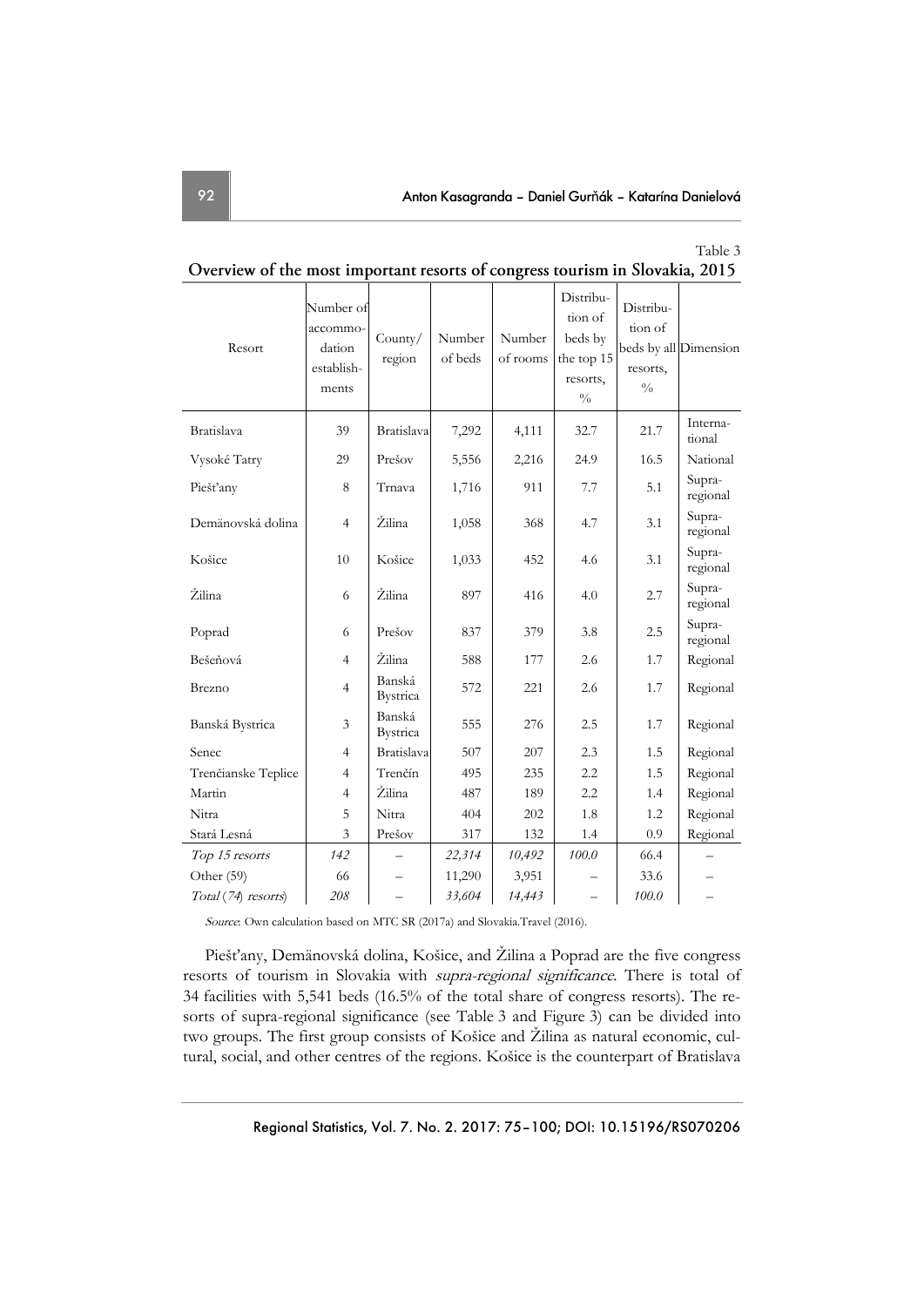and the most important centre of East Slovakia. Žilina is an important industrial centre of the Považie region. International investors have economic interests in both these centres. As such, the congresses take place in both these cities. Both the cities have major investors (US Steel in Košice or KIA motors in Žilina), educational institutions (Pavol Jozef Šafárik University in Košice, University of Žilina), and therefore have the potential for organising expert oriented smaller congresses with international attendance. The second group of supra-regional significance consists of specially attractive resorts of tourism (Piešťany as the most important spa resort in Slovakia and Demänovská dolina a Poprad as particularly attractive resorts of winter and summer mountain recreation) that concentrate on wealthy clientele. These resorts have a high share of international tourists, excellent accommodation infrastructure, and above average accommodation capacities of the higher category. The surroundings have good additional infrastructure.

Eight congress resorts of tourism in Slovakia have regional significance (see Table 3 and Figure 3). There are a total of 31 facilities with 3,925 beds (11.7% of total share of congress resorts). The centres of regional significance can be divided into two groups as well. The first group consists of Banská Bystrica (educational and economic centre of Central Slovakia), Nitra (regional capital with important agricultural university and area suitable for fair events), and Martin (centre of Turiec region, seat of Jessenius Medical Faculty of Comenius University, Ecco Martin, and close proximity to the sub-contractors of KIA Motors). The second group consists of Bešeňová (resort of summer recreation by water in close proximity of Vysoké Tatry), Brezno (mainly recreational area of Tále with golf course in Nízke Tatry), Senec (resort of summer recreation by water in close proximity to Bratislava), and Trenčianske Teplice (spa resort of tourism – venue of regular international film festivals).

It is necessary to point out this short categorization of congress resorts of tourism that all 15 congress resorts with higher than regional significance are particularly attractive resorts. These resorts have an important role in the structure of Slovak tourism. They are visited by a large number of foreign tourists, they have exceptionally good infrastructure, and congress tourism can play a significant additional function to their main functions (city, spa, high mountains, and other types of tourism).

The authors of this article would like to repeat that there are currently two significant resorts of fair tourism in Slovakia, Bratislava and Nitra. Both these centres organise smaller fairs and exhibitions. Neither of them can be compared to the most important centres of fairs in the region of V4 countries and Austria as are Vienna, Prague, Budapest, Brno, Warsaw, and Krakow. Mostly national visitors attend these exhibitions. As such, most of these fairs do not have higher than regional or supraregional significance. In addition, the number of organised events is lower in comparison to the previously mentioned fair centres.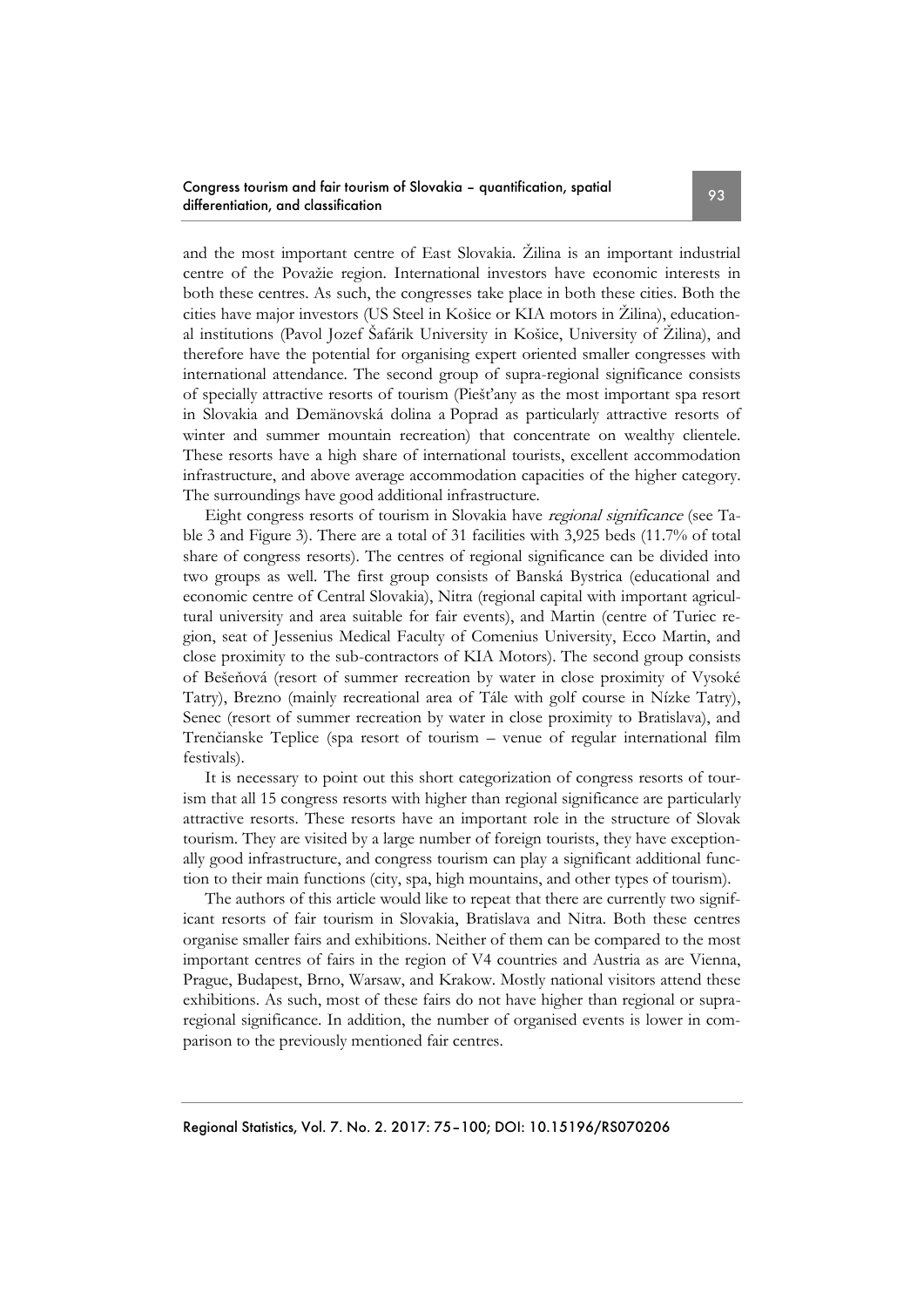

Source: Own elaboration based on MTC SR (2017a, 2017b); SO SR (2017) and Slovakia.Travel (2016).

# **Conclusions**

Congress tourism and fair tourism are in this contemporary economically advanced and globalised world an integral part of MICE tourism and tourism in general. Experts and the public can discuss the theory behind their inclusion in the form or type of tourism. It is the task of all the science disciplines (economy, sociology, geography, management, etc.) to use appropriate methods of their own disciplines. As such, the role of geography is to evaluate spatial phenomena, to quantify and analyse infrastructure and visit rate, and create categorizations and compare the internal structure of congress tourism on a national, regional, or topical level.

It is necessary to begin the evaluation of the development of congress tourism in Slovakia with fairs, as congress tourism is relatively a new phenomenon with high significance mainly in the present globalised world. For objective reasons, the development of exhibitions and fairs in Slovakia lags behind other former Austria-Hungary nations (mainly Austria, Czech Republic, and Hungary). This is partially the reason why there are no internationally important centres of fairs in Slovakia. Five centres of fairs were created in Slovakia. Bratislava and Nitra are the most significant centres among them. It is important to observe that fair tourism started to develop from the  $19<sup>th</sup>$  century, but its present form is the result only of the past few decades.

Congress tourism and fair tourism are presently an important part of Slovak tourism. The infrastructure of congress tourism constituted 16.9% of the total share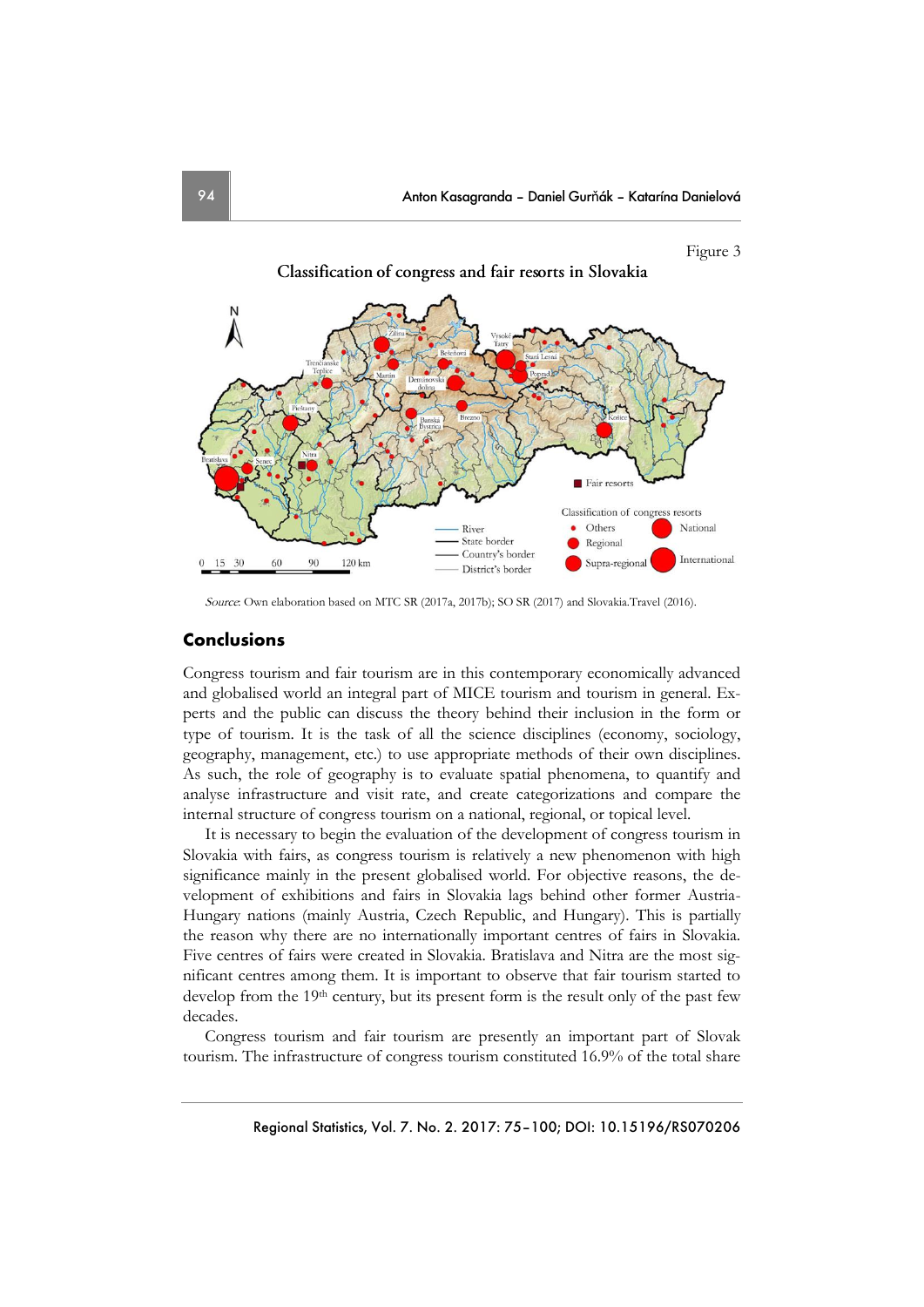### Congress tourism and fair tourism of Slovakia – quantification, spatial Congress fourism and fair fourism or Slovakia – quantification, spallar extension of the 95

of bed capacities of mass accommodation facilities in 2015. This parameter is the most important part of the primary infrastructure of tourism in the conditions of all regions of Slovakia. The Bratislava region has the highest significance in the indicators of infrastructure as well as visit rate of events. The regions of Prešov and Žilina are second and third respectively, from the perspective of infrastructure; and the regions of Žilina and Banská Bystrica are second and third respectively, in terms of the number of organised events and visit rate. There are resorts in Slovakia with extraordinary infrastructure for the development of congress tourism, but this type of tourism plays only an additional role (e.g. for spa tourism or summer or winter mountain recreation). These characteristics are reflected in the statistics of the regions. As such, the characterisation on a lower level (identification of resorts of congress tourism) is important. The most important centre is Bratislava as the capital city and the economic, science, social, political, and other centre of the entire country with the best infrastructure as well as the highest number of events and visit rates in Slovakia. Bratislava is a centre with international significance and exceptional location between Vienna, Budapest, and Brno. Vysoké Tatry can be defined as a congress resort with national significance and good infrastructure potential that far exceeds the number of events and visit rates of the congresses. It is important to highlight two of the few supra-regional resorts (Piešťany, Demänovská dolina, Košice, and Žilina a Poprad) and these are Košice and Žilina. These are resorts with good infrastructure and high number of organised events and visit rates. Both are not only centres of tourism, but are also economic centres of their regions as well. Eight regions with regional significance (Bešeňová, Brezno, Banská Bystrica, Senec, Trenčianske Teplice, Martin, and Nitra a Stará Lesná) can be divided into two types of centres. The first type has excellent infrastructure, but low number of events (Bešeňová, Trenčianske Teplice, Brezno, and Stará Lesná). The second type has higher standards of infrastructure and comparably higher number of events as well as visit rates (Banská Bystrica, Martin, Senec, and Nitra). The other 59 resorts of congress tourism constitute 34.9% of the total share of bed capacities.

Fair centres do not have sufficient infrastructure for special significance in comparison to the resorts of congress tourism. This type of tourism only constitutes an additional function to the primary tourist function. Spatial differentiation on a regional level does not provide relevant data with any type of relevance, therefore it is almost insignificant. Five potential resorts of fairs were identified in Slovakia (Bratislava, Nitra, Trenčín, Košice, and Banská Bystrica). Only two of these (Bratislava and Nitra) have sufficient infrastructure to host more significant fair events.

The authors want to highlight that according to ICCA (2017), Vienna (2nd in Europe and globally), Prague ( $9th$  in Europe and  $11th$  globally), and Budapest ( $12th$  in Europe and 16th globally) can be considered as global metropolises of congress tourism in the international confrontation of the most significant congress centres of the V4 countries and Austria (Prague, Budapest, Warsaw, Bratislava, and Vienna).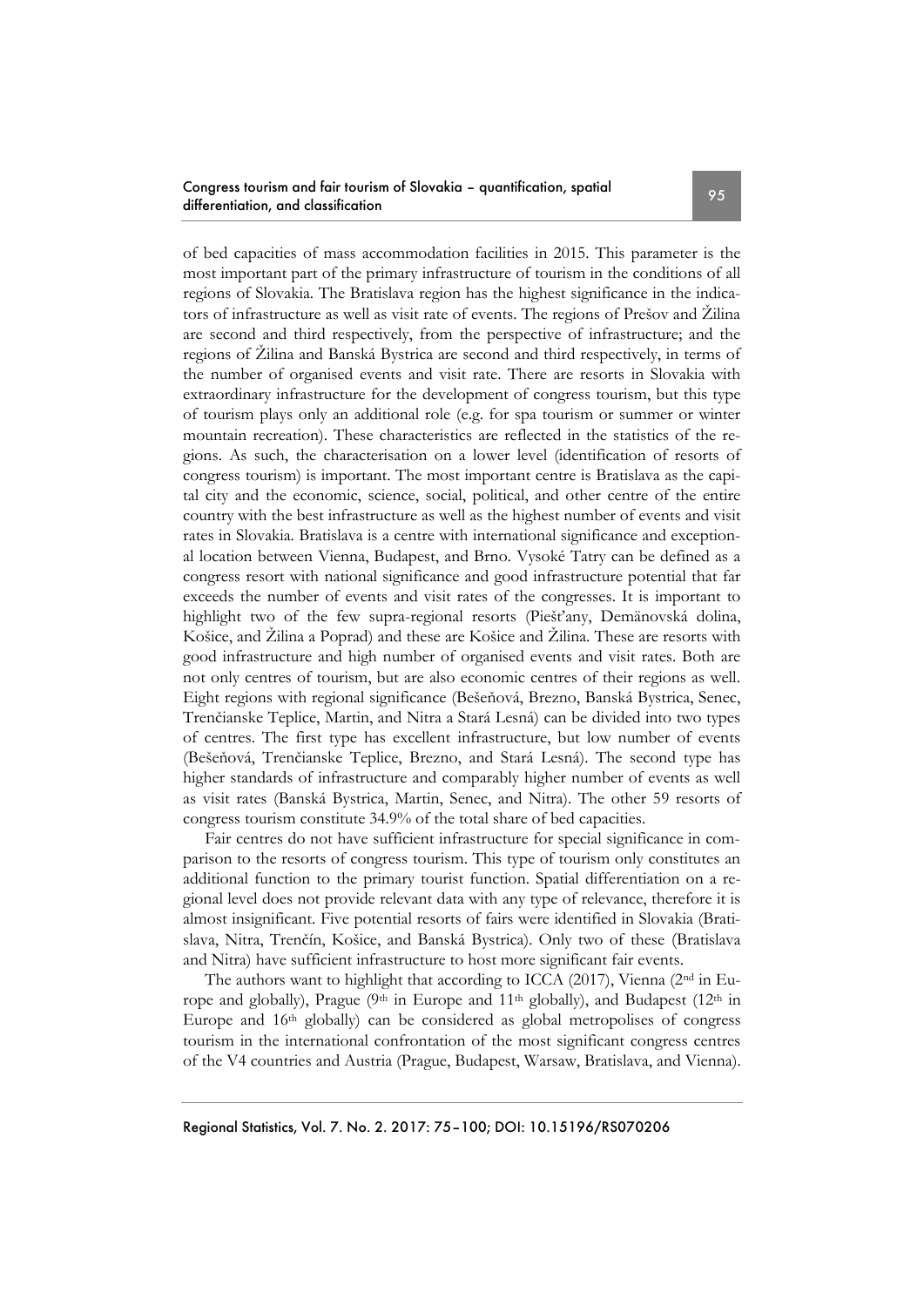These three are followed by Warsaw (19th in Europe and 30th globally) and Bratislava (66<sup>th</sup> in Europe and 120<sup>th</sup> globally).

It is questionable as to what will the status of the centres of congress tourism look like in the system of Slovak tourism. We can only assume that the significance of the Slovak centres of tourism will grow in international confrontation.

#### **Acknowledgement**

The paper was supported by the grant of VEGA No. 1/0540/16 'Social, economic, and environmental determinants of regional development and transformation: a regional geographic approach'.

#### **REFERENCES**

- BRADLEY, A.–HALL, T.–HARRISON, M. (2002): Selling Cities. Promoting New Images for Meeting Tourism Cities 19 (1): 61–70. [https://doi.org/10.1016/s0264-](https://doi.org/10.1016/s0264-2751(01)00046-4) [2751\(01\)00046-4](https://doi.org/10.1016/s0264-2751(01)00046-4)
- CABER, M.–ALBAYRAK, T.–ÍSMAYILLI, T. (2017): Analysis of Congress Destinations' Competitiveness Using Importance Performance Competitor Analysis Journal Of Convention & Event Tourism 18 (2): 100-117. [https://doi.org/10.1080/](https://doi.org/10.1080/15470148.2017.1288185) [15470148.2017.1288185](https://doi.org/10.1080/15470148.2017.1288185)
- CAREY, T. (1999): Professional Meeting Management: A European Handbook Meeting Professional International, Brussels.
- ČUKA, P.–ŠENKOVÁ, A. (2012): Geography of Tourism of Slovakia In: WIDAWSKI, J.– WYRZYKOWSKI, K. (eds.): Geography of Tourism of Central and Eastern European Countries pp. 381–406., University of Wroclaw, Wroclaw.
- DWYER, L.–FORSYTH, P. (1997): Impacts and Benefits of MICE Tourism: A Framework for Analysis Tourism Economics 3 (1): 21–38. [https://doi.org/10.1177](https://doi.org/10.1177/135481669700300102) [/135481669700300102](https://doi.org/10.1177/135481669700300102)
- ESTERHAY, P. (2010): Vybrané Formy Cestovného Ruchu (downloaded: 19/04/2014) [http://www.ulozto.sk/xtsk8uf/kongresovy-cestovny-ruch-ppt](http://www.ulozto.sk/xtsK8UF/kongresovy-cestovny-ruch-ppt)
- GÚČIK, M. (2001): Cestovný Ruch pre Obchodné a Hotelové Akadémie Spn Ba, Bratislava.
- GETZ, D. (2008): Event Tourism: Definition, Evolution, and Research Tourism Management 29 (3): 403–428. <https://doi.org/10.1016/j.tourman.2007.07.017>
- GETZ, D.–PAGE, S. J. (2016): Progress and Prospects for Event Tourism Research Tourism Management 52: 593–631 <https://doi.org/10.1016/j.tourman.2015.03.007>
- GRADO, S. C.–STRAUSS, CH. H.–LORD, B. E. (1997): Economic Impacts of Conferences and Conventions Journal of Convention & Exhibition Management 1 (1): 19–33. [https://doi.org/10.1300/j143v01n01\\_03](https://doi.org/10.1300/j143v01n01_03)
- GREGORIĆ, M.–NAĐ, M.–GREGORIC, M. (2016): Potential of Congress Tourism in the Republic of Croatia in Comparison to Neighboring Destinations Acta Economica Et Turistica 2 (2): 195–209. <https://doi.org/10.1515/aet-2016-0017>
- GÚČIK, M. (2010): Cestovný Ruch Úvod Do Štúdia Slovak-Swiss Tourism, Banská Bystrica.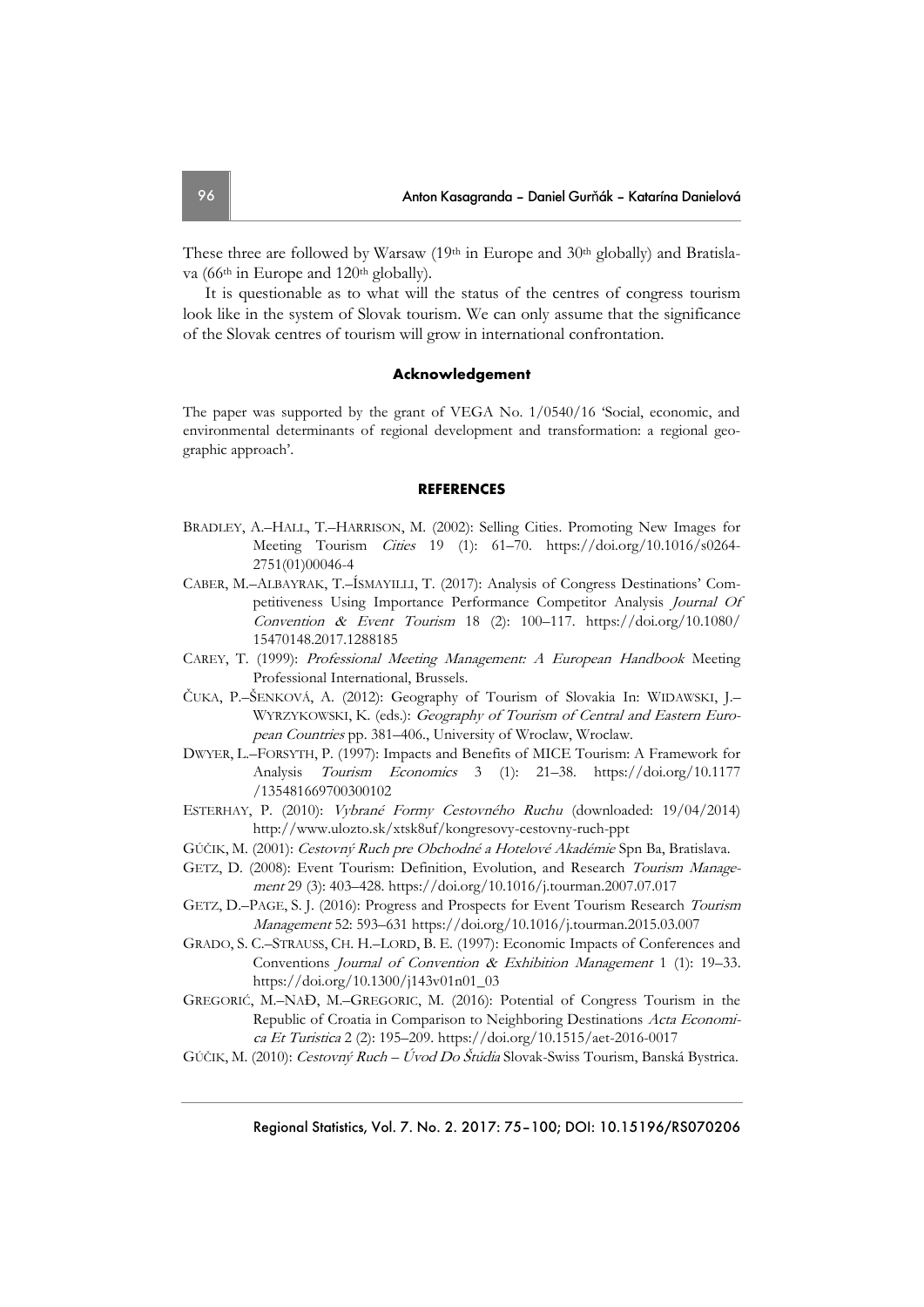- HOLEŠINSKÁ, A. (2012): Destinační Manažment Jako Nástroj Regionální Politiky Cestovního Ruchu Esf Mu, Brno.
- ICCA INTERNATIONAL CONGRESS AND CONVENTION ASSOCIATION (2017): Icca Statistics Report 2016. International Congress and Convention Association Country & City Rankings Public Abstract (downloaded: 07/07/2017) http://www.iccaworld.org/knowledge/benefit.cfm?benefitid=4036
- JANČURA, V. (2011): Bratislavu Mali Zviditeľniť Orientálne Veľtrhy Pravda 13. 08. 2011 [https://spravy.pravda.sk/domace/clanok/171398-bratislavu-mali-zviditelnit](https://spravy.pravda.sk/domace/clanok/171398-bratislavu-mali-zviditelnit-orientalne-veltrhy/)[orientalne-veltrhy/](https://spravy.pravda.sk/domace/clanok/171398-bratislavu-mali-zviditelnit-orientalne-veltrhy/)
- JIN, X.–WEBER, K.–BAUER, T. (2010): The State of the Exhibition Industry in China Journal of Convention & Event Tourism 11 (1): 2–17. [https://doi.org/10.1080/](https://doi.org/10.1080/15470140903574021) [15470140903574021](https://doi.org/10.1080/15470140903574021)
- KAČÍREK, Ľ.–TIŠLIAR, P. (2014): Petržalka Do Roku 1918 Muzeológia a Kultúrne Dedičstvo, Bratislava.
- KASAGRANDA, A. (2016): Hodnotenie A Priestorová Diferenciácia Cestovného Ruchu Na Slovensku Dizertačná Práca Uk Ba, Bratislava.
- KASAGRANDA, A. (2015): Spatial Differentiation and Evaluation of Tourism Performance of Slovakia and its Specificies Czech Journal of Tourism 4 (1): 54–74. <https://doi.org/10.1515/cjot-2015-0004>
- KASAGRANDA, A.–RAJČÁKOVÁ, E.–VYSTOUPIL, J. (2016). Urban Tourism in Slovakia Its Quantification, Spatial Differentiation, and Typification Geographica Pannonica 21 (2): 114–126.<https://doi.org/10.5937/geopan1602114k>
- KOMORA, P. (2016): Hospodárske a Všeobecné Výstavy 1842–1940 Svetové Výstavy, Výstavy V Uhorsku, Výstavy Na Slovensku Snm – Historické Múzeum, Bratislava.
- KROGMANN, A. (2002): Návštevnosť mesta Nitra na príklade výstavy Autosalón Geografické informácie 7: 105–110.
- KROGMANN, A. (1999a): Congressional and fair tourism in Nitra Acta Facultatis Rerum Naturalium: Geographica suplementum 2: 317–322.
- KROGMANN, A. (1999b): Perspektívy kongresového a veľtržného cestovného ruchu v Nitre Geografické informácie 6: 96–101
- KRŠÁK, P.–GURŇÁK, D.–BARBORÍK, V.–BRLÁŇOVÁ, E.–ČIČAJ, V.–ČURNÝ, J.–FEDER-MAYER, F.–HERUCOVÁ, M.–HÓK, J.–JABORNÍK, J.–KAČÍREK, Ľ.–KOHÚTOVÁ, M.– KOVÁČOVÁ, M.–LACIKA, J.–LACKO, M.–LENGOVÁ, J.–LONDÁK, M.–LUDIKOVÁ, Z.–LUKAČKA, J.– MARUŠIAK, J.–MORAVČÍKOVÁ, H.–PAŠTÉKOVÁ, J.–PEŠEK, J.– PETŐCZOVÁ-MATÚŠOVÁ, J.–POHANIČOVÁ, J.–PRAVDA, J.–REPKA, V.– ROGUĽOVÁ, J.–SABOL, M.–SIVOS, J.–STEINHÜBEL, J.–ŠOLTÉSOVÁ, D.–ŠŤASTNÝ, P.–ŠVÍK, P.–TARANENKOVÁ, I.–TURČAN, V.–VESELOVSKÁ, E.–ZERER, A. (2009): Ottov Historický Atlas Slovensko Ottovo Nakladatelství, Praha.
- KUO, CH.–CHEN, L.–LIN, S. (2010): Exploring Relationship between Hotel-Based Service Attribute Importance and Customer Satisfaction at International Conferences in Taiwan Journal of Convention & Event Tourism 11 (4): 293–313. <https://doi.org/10.1080/15470148.2010.533073>
- LEW, A. A.-HALL, C. M.-TIMOTHY, D. J. (2011): World Regional Geography: Human Mobilities, Tourism Destinations, Sustainable Environments Kendall Hunt, Phoenix.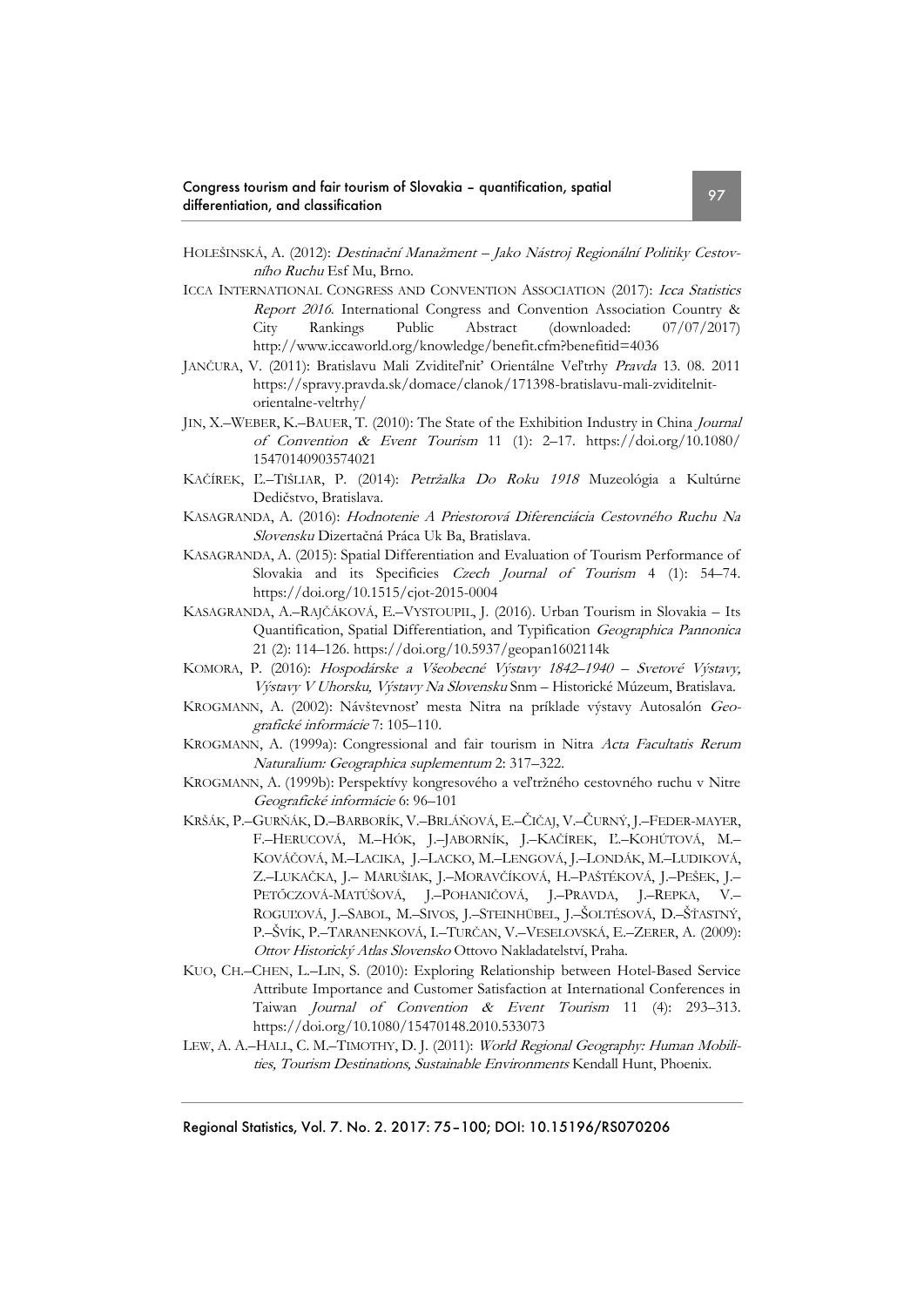- MAIR, J. (2010): Profiling Conference Delegates Using Attendance Motivations Journal Of Convention & Event Tourism 11 (3): 179-194. [https://doi.org/10.1080](https://doi.org/10.1080/15470148.2010.502032) [/15470148.2010.502032](https://doi.org/10.1080/15470148.2010.502032)
- MALÁ, V. (2002): Základy Cestovního Ruchu Vysoká Škola Ekonomická, Praha.
- MARTÍN, J. C.–ROMÁN, C.–GONAZAGA, C. (2017): Quality of Service and Segmentation in the MICE Industry: An Approximation Based on Fuzzy Logic Journal of Convention & Event Tourism 18 (1): 1–25. [https://doi.org/10.1080/15470148.](https://doi.org/10.1080/15470148.2016.1154808) [2016.1154808](https://doi.org/10.1080/15470148.2016.1154808)
- MATLOVIČOVÁ, K.–KLAMÁR, R.–MIKA, M. (2015): Turistika a Jej Formy Pu, Prešov.
- MATUŠÍKOVÁ, D.–PLAVČANOVÁ, D. (2012): Congress Tourism in Slovak Conditions and its Importance in Regional Development Visnyk of Volyn Institute for Economics and Management 3: 92–103.
- MARIOT, P. (2001): Príspevok K Typizácii Stredísk Cestovného Ruchu Geografický Časopis 53 (4): 307–319.
- MISTILIS, N.–DWYER, L. (1999): Tourism Gateways and Regional Economies: the Distributional Impacts of MICE International Journal of Tourism Research 1 (6): 441– 457. https://doi.org/10.1002/(SICI)1522-1970(199911/12)1:6<441::AID-JTR 177>3.0.CO;2-8
- MISTILIS, N.–DWYER, L. (2000): Information Technology and Service Standards in MICE Tourism Journal of Convention & Exhibition Management 2 (1): 55–65. [https://doi.org/10.1300/j143v02n01\\_04](https://doi.org/10.1300/j143v02n01_04)
- MTC SR, MINISTERSTVO DOPRAVY A VÝSTAVBY SLOVENSKEJ REPUBLIKY (Ministry of Transport and Construction of the Slovak Republic) (2017a): Kongresové <sup>a</sup> Konferenčné Zariadenia na Slovensku (Mice). Interné materiály.
- MTC SR, MINISTERSTVO DOPRAVY A VÝSTAVBY SLOVENSKEJ REPUBLIKY (Ministry of Transport and Construction of the Slovak Republic) (2017b): Kongresový Cr 2017/2016 (downloaded: 06/07/2017) http://www.telecom.gov.sk/index /index.php?ids=209458
- MYDLOVÁ, A.–TOLMÁČI, L. (2013): Geografia Výstavníctva a Veľtržníctva Geografické Informácie 17 (1): 114–126.<https://doi.org/10.17846/gi.2013.17.1.114-126>
- NOVACKÁ, Ľ.–PLESNÍK, P.–ŠTOFILOVÁ, J. (1999): Rozvoj kongresového cestovného ruchu Ekonomická Univerzita v Bratislave, Bratislava.
- ORIEŠKA, I. (2001): Kongresový Cestovný Ruch Univerzita Mateja Bela V Banskej Bystrici, Banská Bystrica.
- ORIEŠKA, I. (2004): Kongresový Cestovný Ruch Idea Servis, Praha.
- ORIEŠKA, J. (2007): Kongresový Cr Na Slovensku. Top Hotelierstvo 2007. (downloaded: 06/07/2017) [http://www.tophotelierstvo.sk/domaci-cestovny-ruch/turizmus](http://www.tophotelierstvo.sk/domaci-cestovny-ruch/turizmus/kongresov-cr-na-slovensku/) [/kongresov-cr-na-slovensku/](http://www.tophotelierstvo.sk/domaci-cestovny-ruch/turizmus/kongresov-cr-na-slovensku/)
- PEKEZ-PAVLIŠKO, T.-P.–VRDOLJAK, N.–ALEKSIĆ, A. (2016): Organization of International Medical Congresses Extending Croatian Tourist Offer Acta Economica et Turistica 2 (2): 101–236. <https://doi.org/10.1515/aet-2016-0018>
- PLESNÍK, P. (1999): Geomarketing kongresového cestovného ruchu Marketingový manažment kongresového cestovného ruchu pp. 39–42.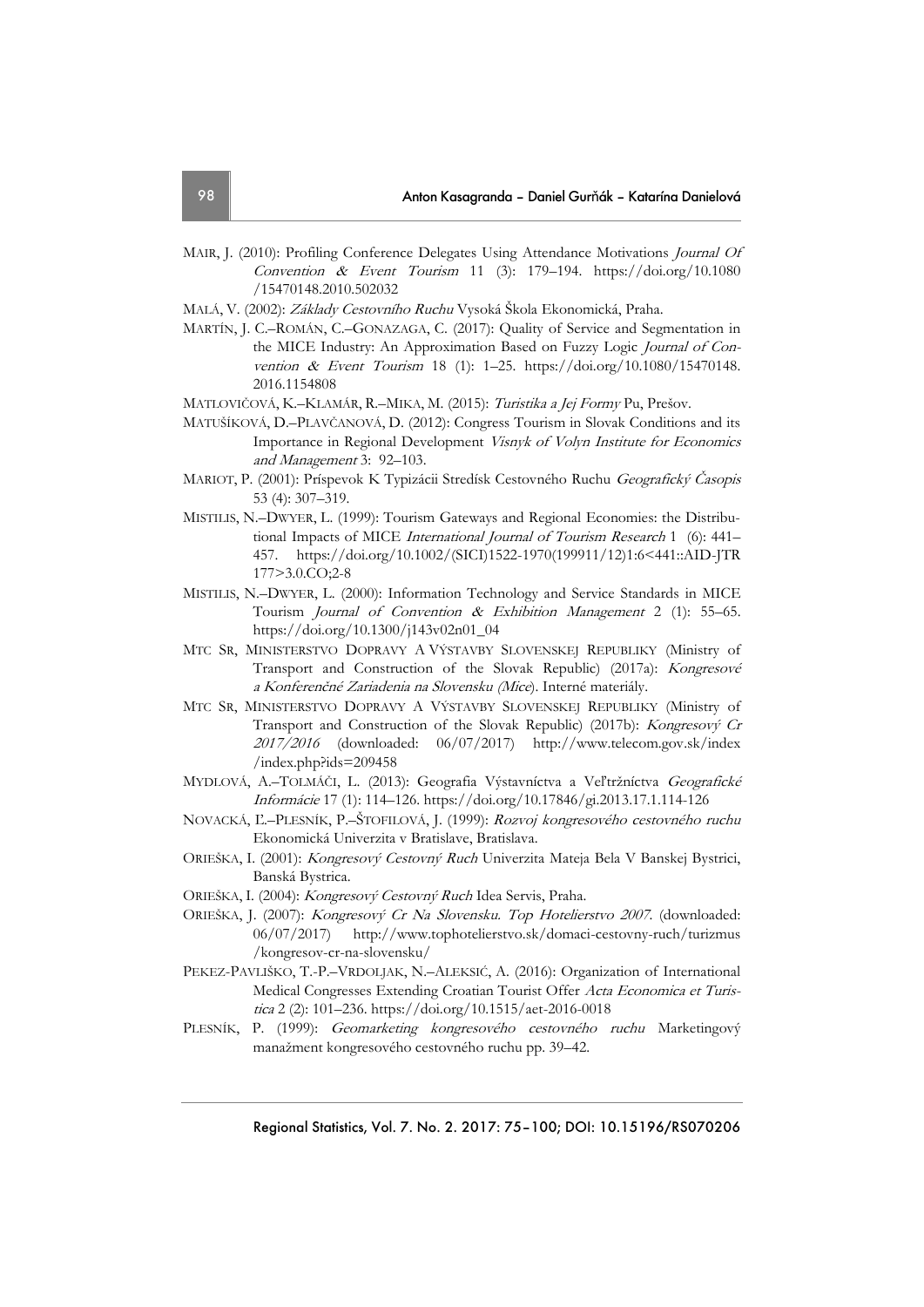- ROGERS, T. (2003): Conferences and Conventions. A Global Industry Butterworth-Heinemann, Oxford.
- ROGERS, T. (2008): Conferences: A Twenty-First Century Industry Butterworth-Heinemann, Oxford.
- SANGPIKUL, A.–KIM, S. (2009): An Overview and Identification of Barriers Affecting the Meeting and Convention Industry in Thailand Journal Of Convention & Event Tourism 10 (3): 185–210[. https://doi.org/10.1080/15470140903131822](https://doi.org/10.1080/15470140903131822)
- SCHLENTRICH, U.A. (2008): The MICE Industry: Meetings, Incentives, Conventions, and Exhibition In: WOOD, R. C.–BROTHERTON, B. (eds.): The Sage Handbook of Hospitality Management pp. 400–420., Sage, Thousand Oaks, California.
- SLOVAKIA.TRAVEL.SK (2017): Údaje O Kongresovom Cr Sr (downloaded: 06/06/2017) http://slovakia.travel/kongresovy-cestovny-ruch
- SLOVAKIA.TRAVEL.SK (2016): Kongresové A Konferenčné Zariadenia Na Slovensku (Mice). Interné materiály.
- SPILLER, J. (2014): History of Convention Tourism In: CHON, K. S.–WEBER, K. (eds.) Convention Tourism: International Research and Industry Perspectives pp. 3–20., Routledge, London.
- SWARBROOKE, J.-HORNER, S. (2001): Business Travel and Tourism Routledge, London.
- ŠAUER, M.–VYSTOUPIL, J.–HOLEŠINSKÁ, A.–PALATKOVÁ, M.–PÁSKOVÁ, M.–ZELENKA, J.– FIALOVÁ, D.–VÁGNER, J.–HALÁMEK, P.–REPÍK, O.–PETR, O. (2015): Cestovní Ruch. Učební Text. 1. vyd. Masarykova Univerzita, Brno.
- ŠÍP, J. (2005): Retrospektiva Vývoje Infrastruktury Lůžkových Kapacit Na Území České Republiky Před Vstupem Do Eu Časopis Geografie-Sborník čgs 2005/1.: 62–65.
- ŠUŠIĆ, V.–MOJIĆ, J. (2014): Congress Tourism as a Market Niche of Business Tourism Economic Themes 52 (4): 513–530.
- SO SR ŠTATISTICKÝ ÚRAD SLOVENSKEJ REPUBLIKY (STATISTICAL OFFICE OF THE SLOVAK REPUBLIC) (2017): Vybrané Ukazovatele Ubytovacích Zariadení Cestovného Roku Na Slovensku V Roku 2015, Resp. 2013 Interné Materiály, Bratislava.
- UFI (2017): Ufi Global Membership (downloaded: 20/07/2017) [http://www.ufi.org](http://www.ufi.org/about/ufi-history/) [/about/ufi-history/](http://www.ufi.org/about/ufi-history/)
- VINCZE, R. (2015): Kongresový A Incentívny Cestovný Ruch (downloaded: 16/09/2015) <http://www.sacr.sk/sacr/kongresovy-a-incentivny-cestovny-ruch-mice/>
- VYSTOUPIL, J.–HOLEŠINSKÁ, A.–KUNC, J.–MARYÁŠ, J.–SEIDENGLANZ, D.–ŠAUER, M.– TONEV, P.–VITURKA, M. (2006): Atlas Cestovního Ruchu České Republiky Ministerstvo Pro Místní Rozvoj Čr, Praha.
- VYSTOUPIL, J.–ŠAUER, M.–HOLEŠINSKÁ, A.–KUNC, J.–SEIDENGLANZ, D.–TONEV, P. (2011): Geografia Cestovného Ruchu České Republiky Vydavateľstvo Aleš, plzeň.
- VYSTOUPIL, J.–KASAGRANDA, A.–ŠAUER, M. (2016): Funkčně Prostorová Typologie Středisek Cestovního Ruchu Česka A Slovenska Geografický Časopis 68 (2): 171–192.
- WEI, Y.–HUANG, Y. (2013): The Impact of Food Quality on Foodservice Satisfaction at International Conferences Journal of Convention & Event Tourism 14 (3): 252– 269. <https://doi.org/10.1080/15470148.2013.815593>